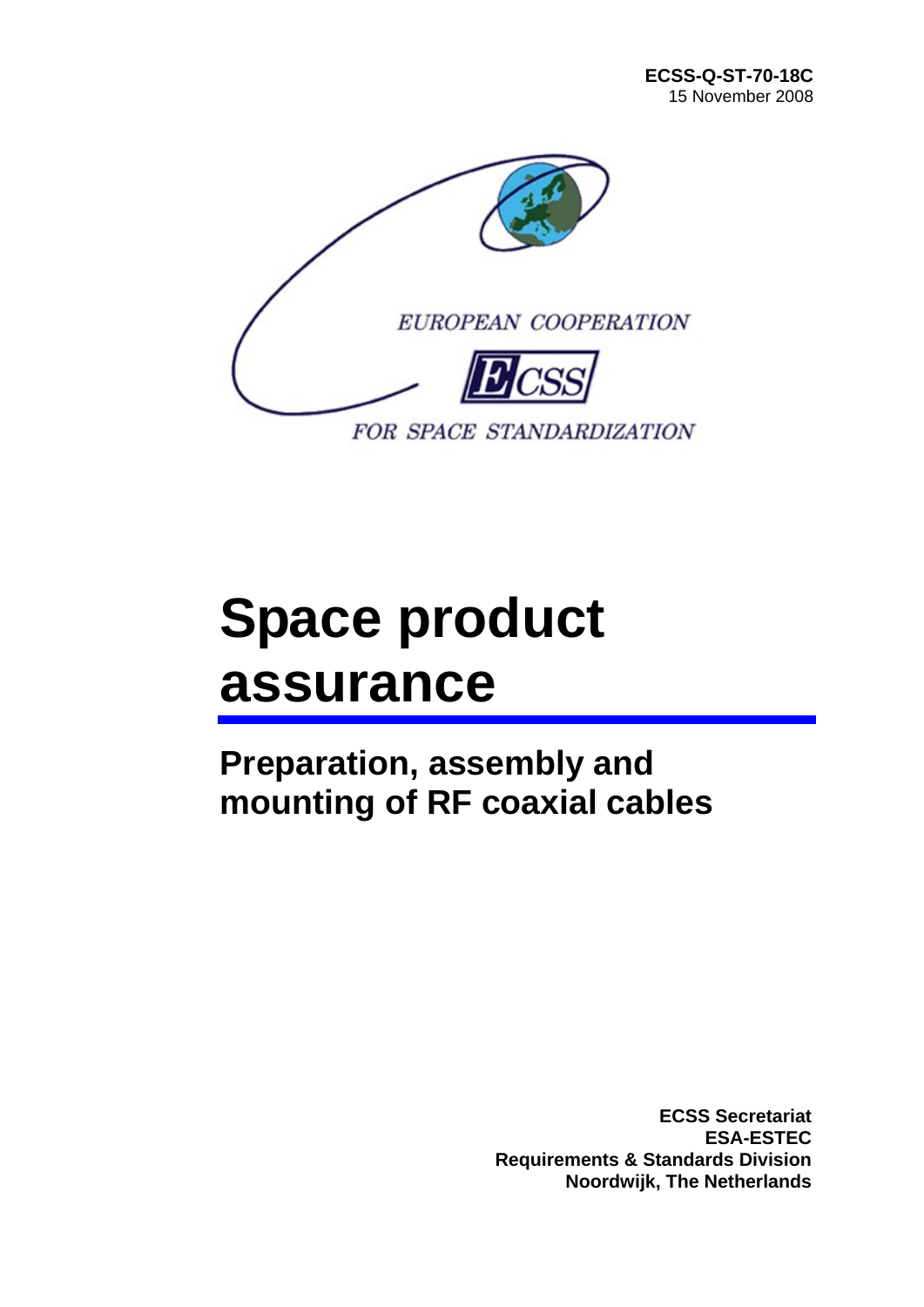

#### **Foreword**

This Standard is one of the series of ECSS Standards intended to be applied together for the management, engineering and product assurance in space projects and applications. ECSS is a cooperative effort of the European Space Agency, national space agencies and European industry associations for the purpose of developing and maintaining common standards. Requirements in this Standard are defined in terms of what shall be accomplished, rather than in terms of how to organize and perform the necessary work. This allows existing organizational structures and methods to be applied where they are effective, and for the structures and methods to evolve as necessary without rewriting the standards.

This Standard has been prepared by the ECSS Executive Secretariat endorsed by the document and discipline focal point and approved by the ECSS Technical Authority.

#### **Disclaimer**

ECSS does not provide any warranty whatsoever, whether expressed, implied, or statutory, including, but not limited to, any warranty of merchantability or fitness for a particular purpose or any warranty that the contents of the item are error‐free. In no respect shall ECSS incur any liability for any damages, including, but not limited to, direct, indirect, special, or consequential damages arising out of, resulting from, or in any way connected to the use of this Standard, whether or not based upon warranty, business agreement, tort, or otherwise; whether or not injury was sustained by persons or property or otherwise; and whether or not loss was sustained from, or arose out of, the results of, the item, or any services that may be provided by ECSS.

Published by: ESA Requirements and Standards Division ESTEC, P.O. Box 299, 2200 AG Noordwijk The Netherlands Copyright: 2008 © by the European Space Agency for the members of ECSS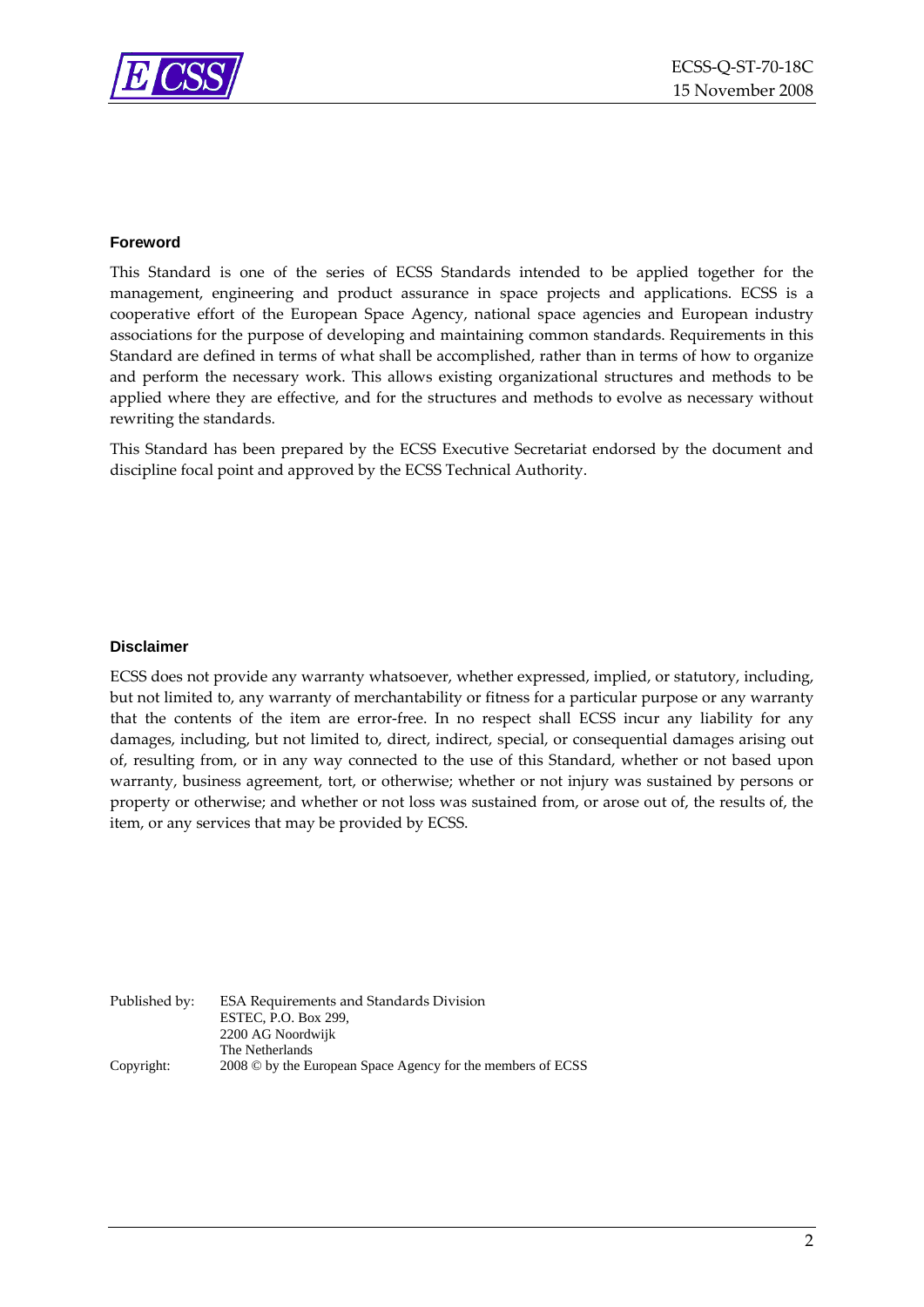<span id="page-2-0"></span>

## **Change log**

| <b>ECSS-Q-70-18A</b> | First issue                                                                                          |
|----------------------|------------------------------------------------------------------------------------------------------|
| 31 August 2001       | Transforming ESA PSS-01-718 into an ECSS Standard                                                    |
| ECSS-Q-ST-70-18B     | Never issued                                                                                         |
| ECSS-Q-ST-70-18C     | Second issue                                                                                         |
| 15 November 2008     | The following is a summary of changes between ECSS-Q-70-18A and the<br>present issue:                |
|                      | Redrafting ECSS-Q-70-18A according to ECSS drafting rules and new<br>template.                       |
|                      | Reorganization of the content to separate descriptive text and<br>requirements, and creation of DRD. |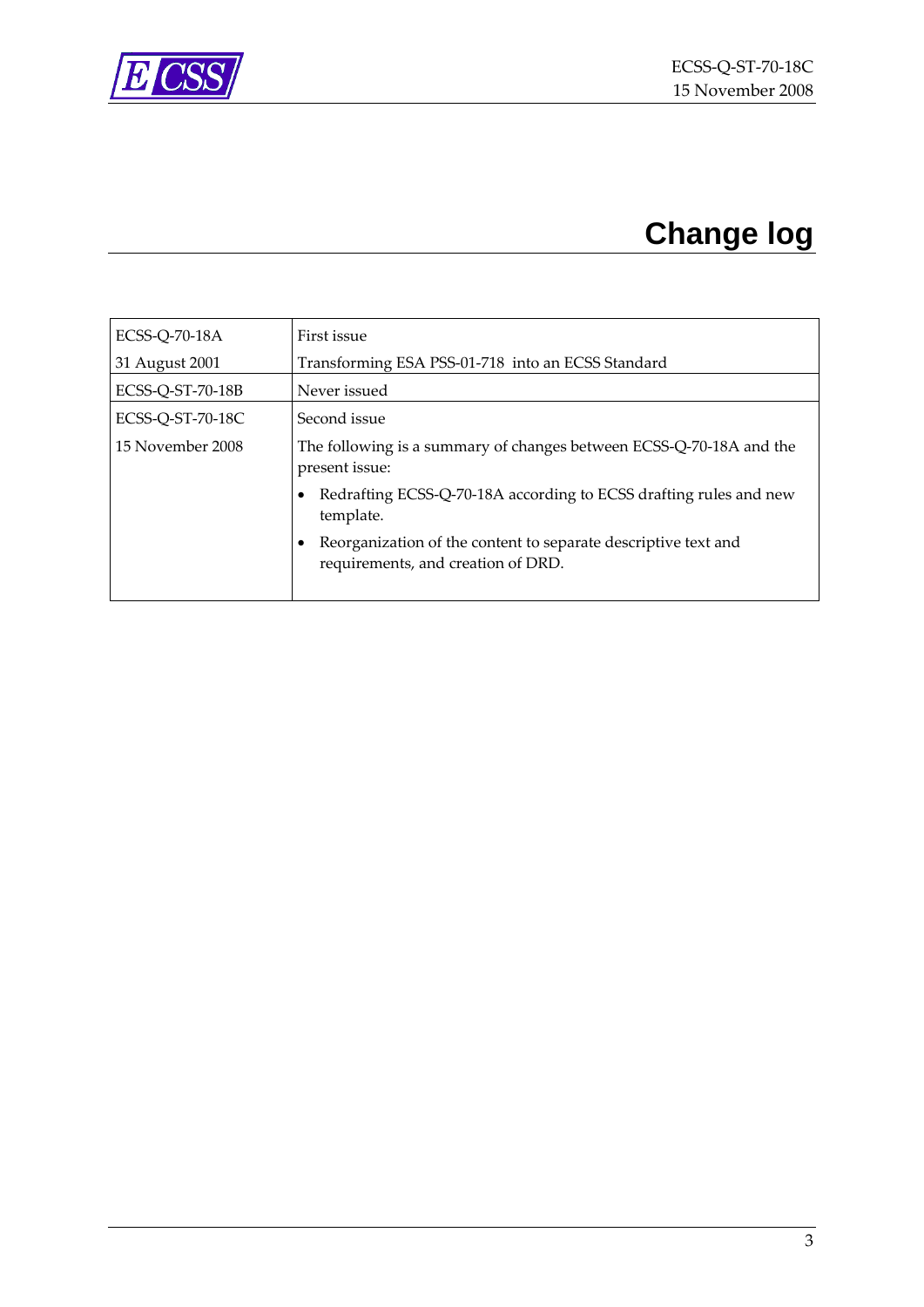



## **Table of contents**

| 3.1 |       |                                                                             |  |
|-----|-------|-----------------------------------------------------------------------------|--|
| 3.2 |       |                                                                             |  |
| 3.3 |       |                                                                             |  |
|     |       | 4 Principles and prerequisites of reliable soldered or crimped cable        |  |
| 4.1 |       | Principles of reliable soldered or crimped semi-rigid cable connections  11 |  |
| 4.2 |       | Prerequisites for assembly and mounting of semi-rigid coaxial cables  11    |  |
| 4.3 |       |                                                                             |  |
|     |       |                                                                             |  |
|     |       |                                                                             |  |
| 5.1 |       |                                                                             |  |
|     | 5.1.1 |                                                                             |  |
|     | 5.1.2 |                                                                             |  |
|     | 5.1.3 |                                                                             |  |
|     | 5.1.4 |                                                                             |  |
| 5.2 |       |                                                                             |  |
|     | 5.2.1 |                                                                             |  |
|     | 5.2.2 |                                                                             |  |
|     | 5.2.3 |                                                                             |  |
|     | 5.2.4 |                                                                             |  |
|     | 5.2.5 |                                                                             |  |
| 5.3 |       |                                                                             |  |
|     | 5.3.1 |                                                                             |  |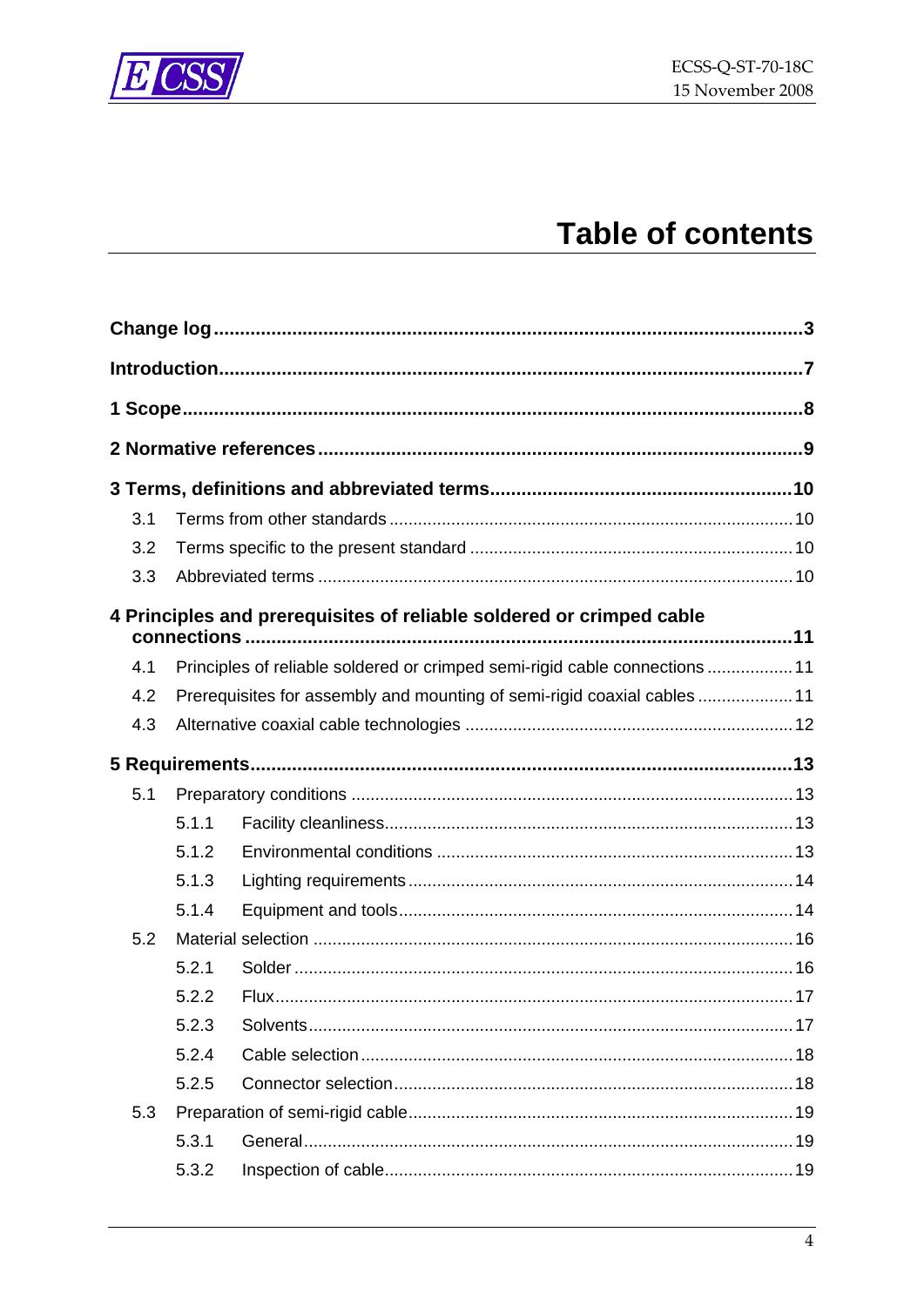

|     | 5.3.3 |                                                                     |  |
|-----|-------|---------------------------------------------------------------------|--|
|     | 5.3.4 |                                                                     |  |
|     | 5.3.5 |                                                                     |  |
|     | 5.3.6 |                                                                     |  |
|     | 5.3.7 |                                                                     |  |
|     | 5.3.8 |                                                                     |  |
| 5.4 |       |                                                                     |  |
|     | 5.4.1 |                                                                     |  |
|     | 5.4.2 |                                                                     |  |
|     | 5.4.3 |                                                                     |  |
| 5.5 |       |                                                                     |  |
|     | 5.5.1 |                                                                     |  |
|     | 5.5.2 | Crimp assembly of semi-rigid cables and other assembly techniques29 |  |
|     | 5.5.3 |                                                                     |  |
| 5.6 |       |                                                                     |  |
|     | 5.6.1 | Semi-rigid cables with straight solder-type connectors 30           |  |
|     | 5.6.2 |                                                                     |  |
|     | 5.6.3 |                                                                     |  |
| 5.7 |       |                                                                     |  |
|     | 5.7.1 |                                                                     |  |
|     | 5.7.2 |                                                                     |  |
|     | 5.7.3 |                                                                     |  |
| 5.8 |       |                                                                     |  |
|     | 5.8.1 |                                                                     |  |
|     | 5.8.2 |                                                                     |  |
|     | 5.8.3 |                                                                     |  |
|     | 5.8.4 |                                                                     |  |
|     | 5.8.5 |                                                                     |  |
|     | 5.8.6 |                                                                     |  |
|     | 5.8.7 |                                                                     |  |
|     |       |                                                                     |  |
|     |       |                                                                     |  |
| B.1 |       |                                                                     |  |
| B.2 |       |                                                                     |  |
|     |       |                                                                     |  |
| C.1 |       |                                                                     |  |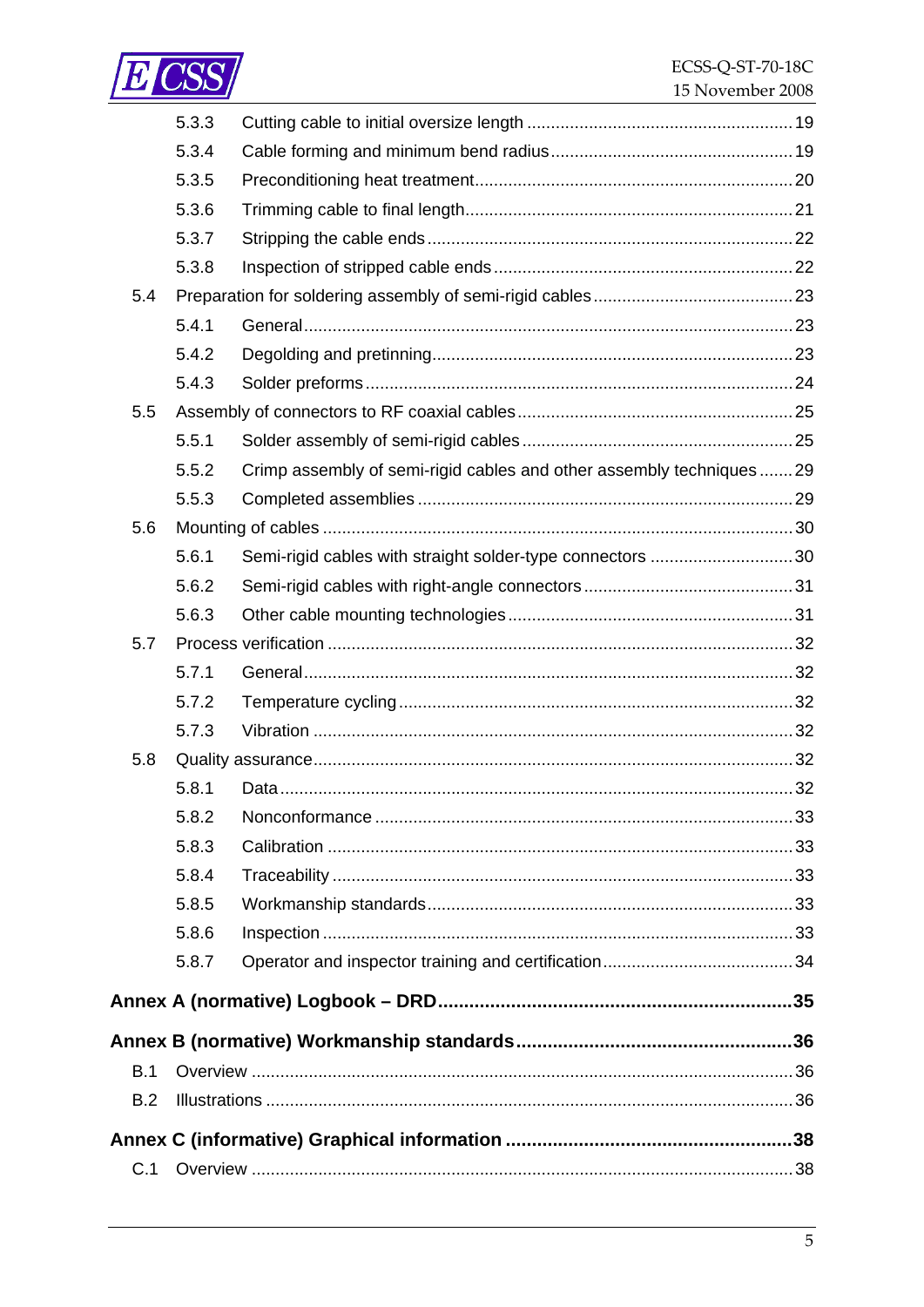

|  | C.4 Approved and non-approved straight solder-type cable-end connectors 40 |  |
|--|----------------------------------------------------------------------------|--|
|  |                                                                            |  |
|  |                                                                            |  |
|  |                                                                            |  |

## **Figures**

| Figure B-1: Photograph showing non-captive nut and preferred solder fillet 36           |  |
|-----------------------------------------------------------------------------------------|--|
| Figure B-2: Microsection through preferred solder fillet, revealing full penetration of |  |
|                                                                                         |  |
|                                                                                         |  |
|                                                                                         |  |
| Figure C-3 : Approved and non-approved straight solder-type cable-end connectors40      |  |
|                                                                                         |  |
|                                                                                         |  |

#### **Tables**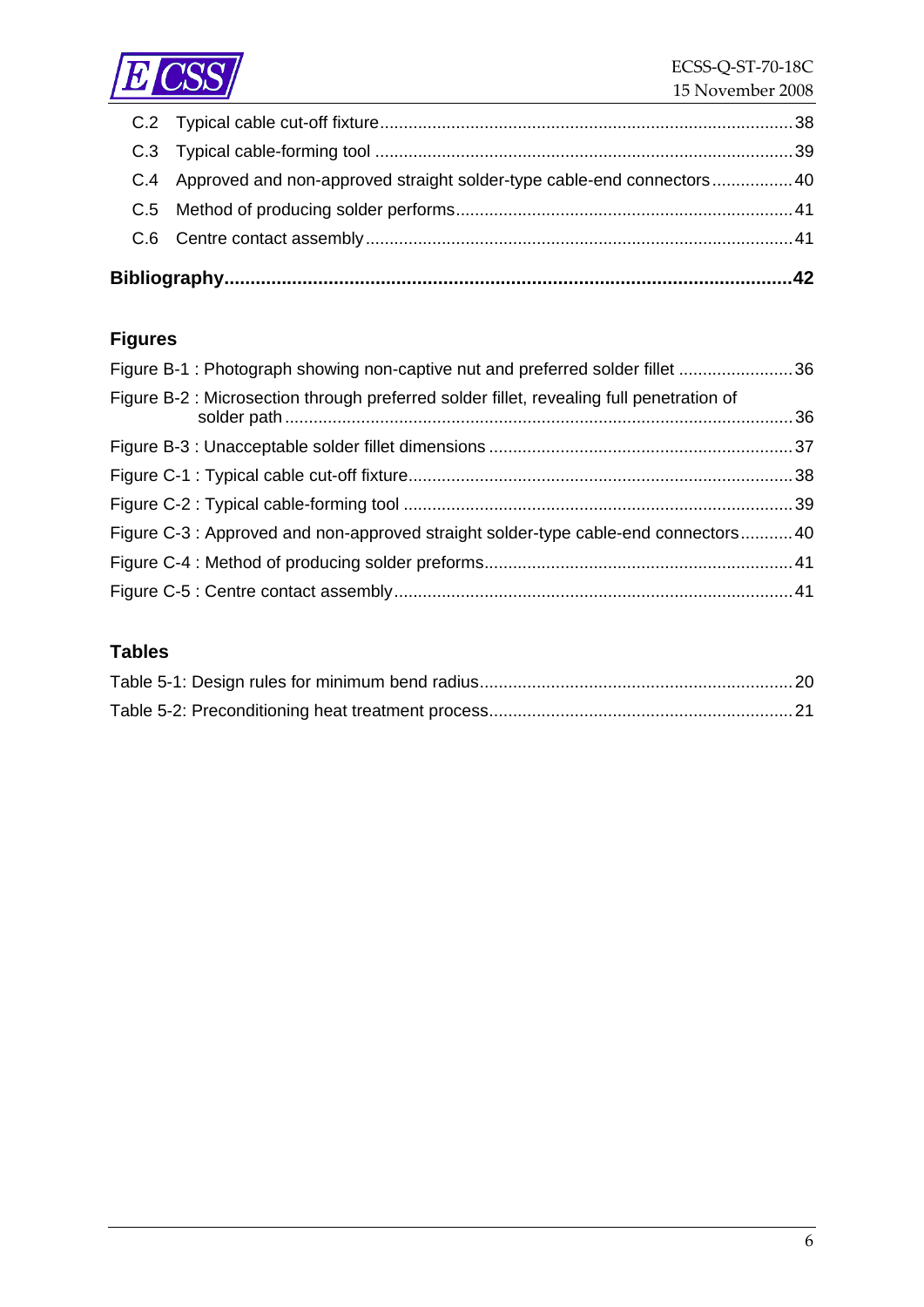

<span id="page-6-0"></span>

## **Introduction**

The main part of this Standard is based on industrial experience and recommendations from European soldering technology experts. Modifications are incorporated into the text to provide for the specific requirement of low‐outgassing electrical systems which are required by scientific and application satellites. Other additions were made in the light of recent technological advances and results of metallurgical test programmes. The use of processes other than solder assembly is recognized, but only certain general requirements are given in this Standard.

These requirements apply to assemblies designed to operate within the temperature limits from ‐45 °C to +85 °C. More extreme temperatures or other unusual environmental applications require special design measures or processing steps to provide environmental survival capability.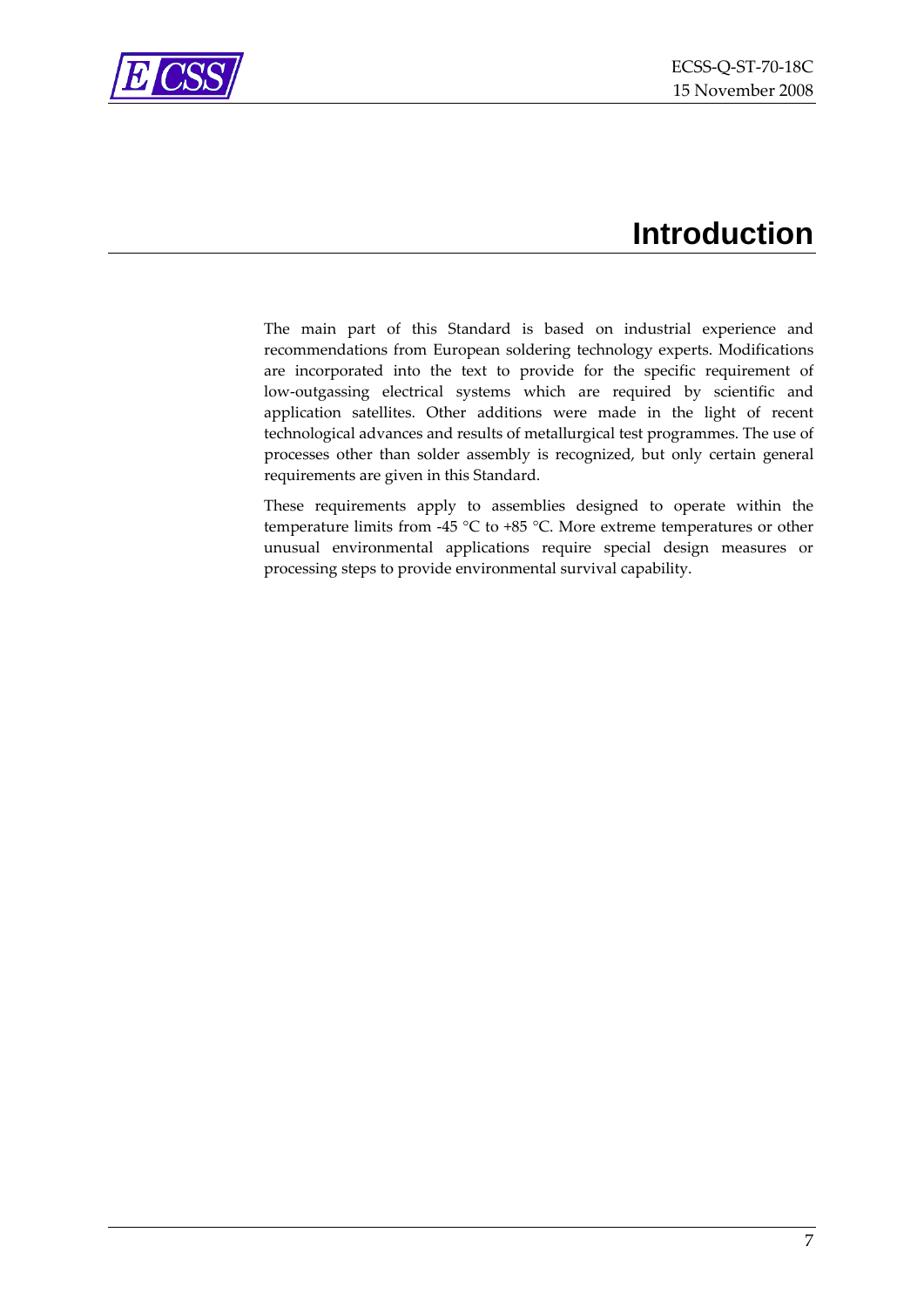<span id="page-7-0"></span>

## **1 Scope**

This Standard defines the technical requirements and quality assurance provisions for the assembly and mounting of high‐reliability, radio‐frequency (RF) coaxial‐cable interconnections for use as transmission lines in spacecraft and associated equipment.

In general, these assemblies are designed for low‐loss, stable operation from the relatively low frequencies through the higher frequencies in the microwave regions.

These transmission-line cables should not be confused with low-frequency cables with conductive sheaths (usually copper braid), which are used in applications where shielding of the centre conductors from the surrounding electrical ambient is required. The interconnection of those shielded cables, not covered by the present standard, is covered in ECSS‐Q‐ST‐70‐08.

This standard may be tailored for the specific characteristics and constrains of a space project in conformance with ECSS‐S‐ST‐00.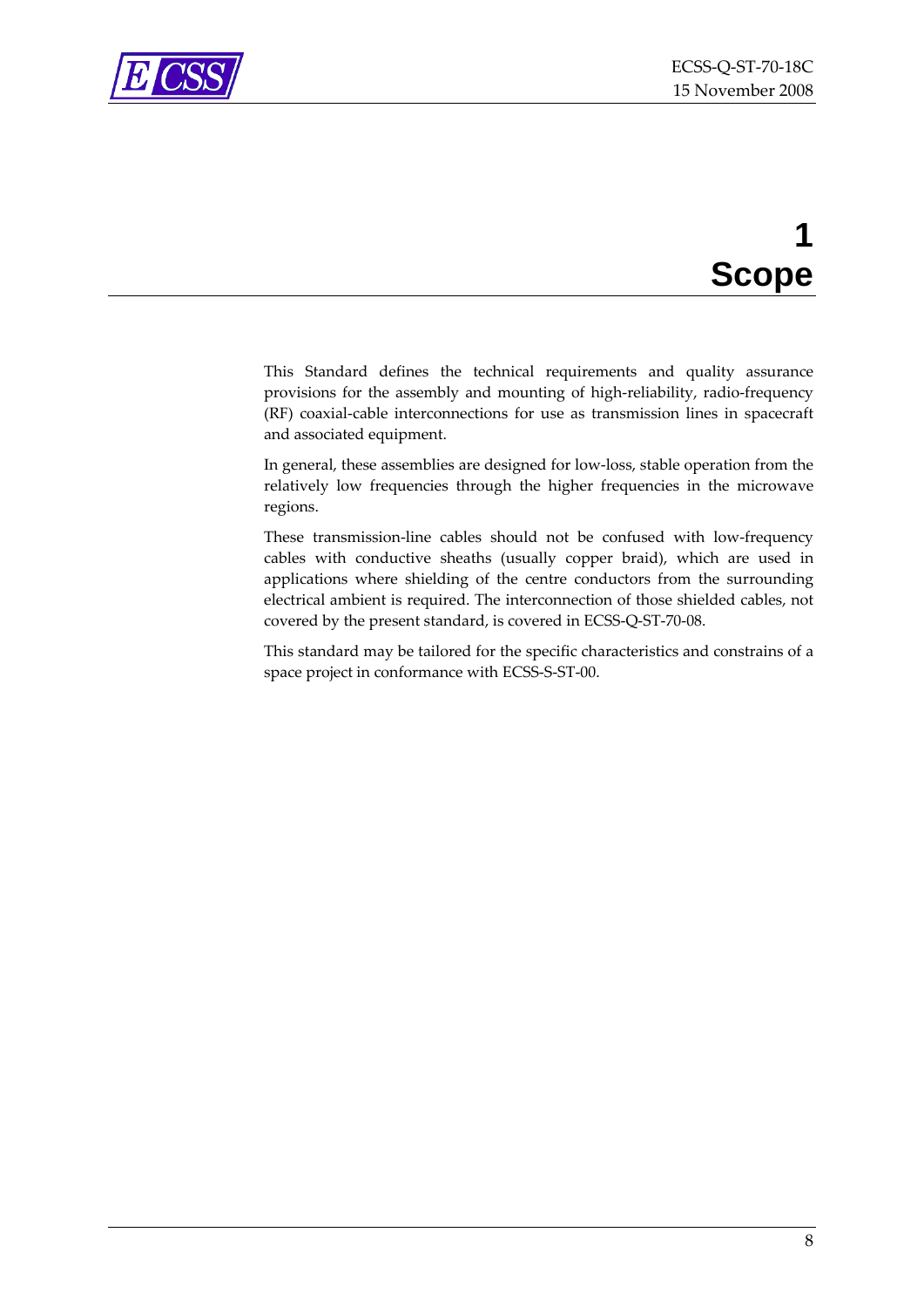<span id="page-8-0"></span>

## **2 Normative references**

The following normative documents contain provisions which, through reference in this text, constitute provisions of this ECSS Standard. For dated references, subsequent amendments to, or revision of any of these publications do not apply, However, parties to agreements based on this ECSS Standard are encouraged to investigate the possibility of applying the more recent editions of the normative documents indicated below. For undated references, the latest edition of the publication referred to applies.

| ECSS-S-ST-00-01   | ECSS system - Glossary of terms                                                                  |
|-------------------|--------------------------------------------------------------------------------------------------|
| ECSS-Q-ST-10-09   | Space product assurance - Nonconformance control<br>system                                       |
| ECSS-Q-ST-20      | Space product assurance - Quality assurance                                                      |
| ECSS-Q-ST-60      | Space product assurance - Electrical, electronic and<br>electromechanical (EEE) components       |
| ECSS-Q-ST-70-02   | Space product assurance - Thermal vacuum outgassing<br>test for the screening of space materials |
| ECSS-Q-ST-70-08   | Space product assurance – Manual soldering of<br>high-reliability electrical connections         |
| ECSS-Q-ST-70-26   | Space product assurance - Crimping of high-reliability<br>electrical connections                 |
| ECSS-Q-ST-70-28   | Space product assurance - Repair and modification of<br>printed circuit board assemblies         |
| MIL-C-17G(3) SUP1 | General specification for cables, radio frequency, flexible<br>and semi-rigid. (8 Jan 1996)      |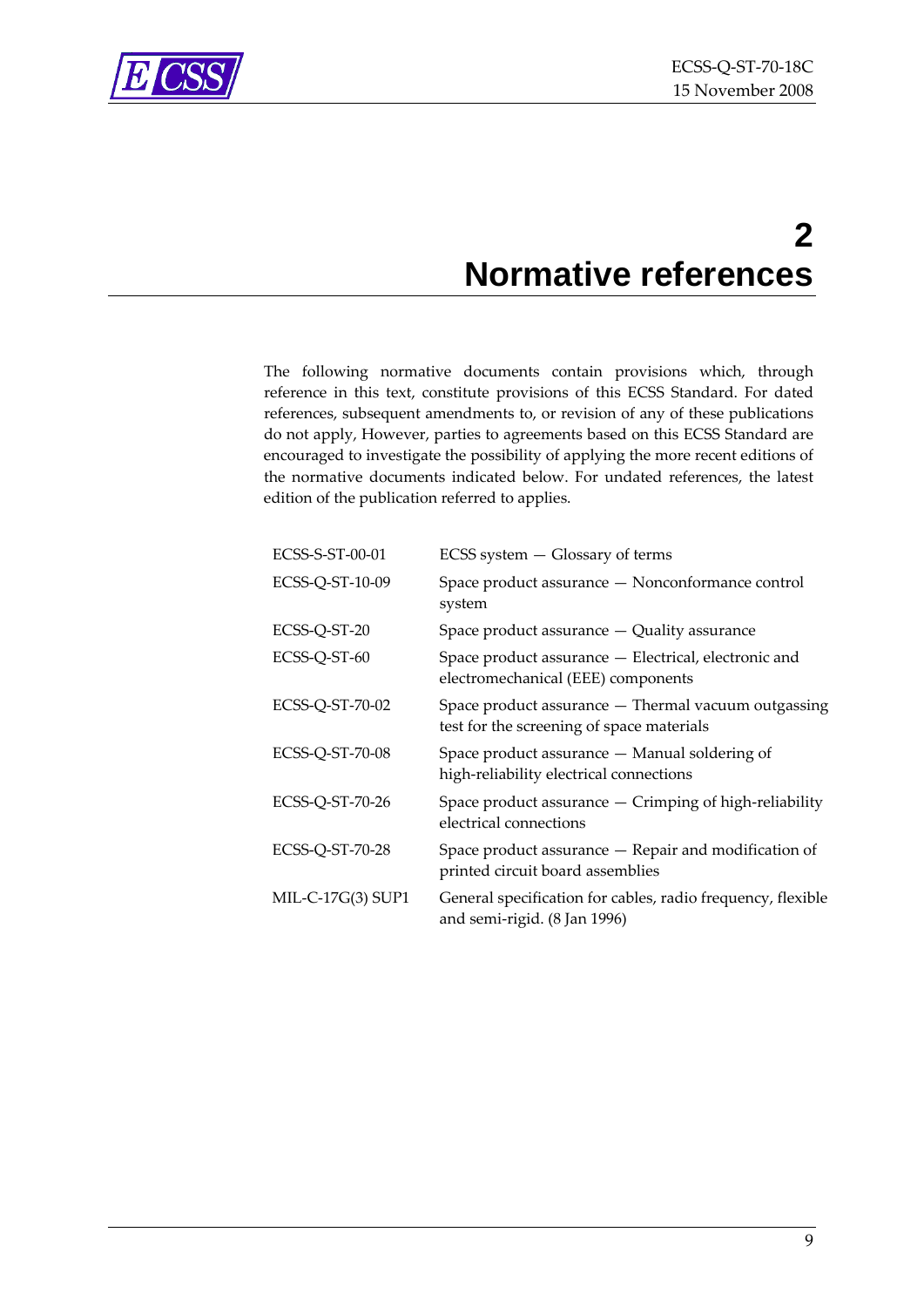<span id="page-9-0"></span>

## **3 Terms, definitions and abbreviated terms**

## **3.1 Terms from other standards**

For the purpose of this Standard, the terms and definitions from ECSS-S-ST-00-01 apply, in particular for the following terms:

**requirement**

### **3.2 Terms specific to the present standard**

#### **3.2.1 minimum bend radius**

inside radius of the bend measured on the outer surface of the cable

### **3.3 Abbreviated terms**

For the purpose of this Standard, the abbreviated terms from ECSS-S-ST-00-01 and the following apply:

| Abbreviation | Meaning                        |
|--------------|--------------------------------|
| <b>FEP</b>   | fluorinated ethylene propylene |
| <b>PTFE</b>  | polytetrafluoroethylene        |
| <b>SMA</b>   | sub miniature version A        |
| <b>VSWR</b>  | voltage standing wave ratio    |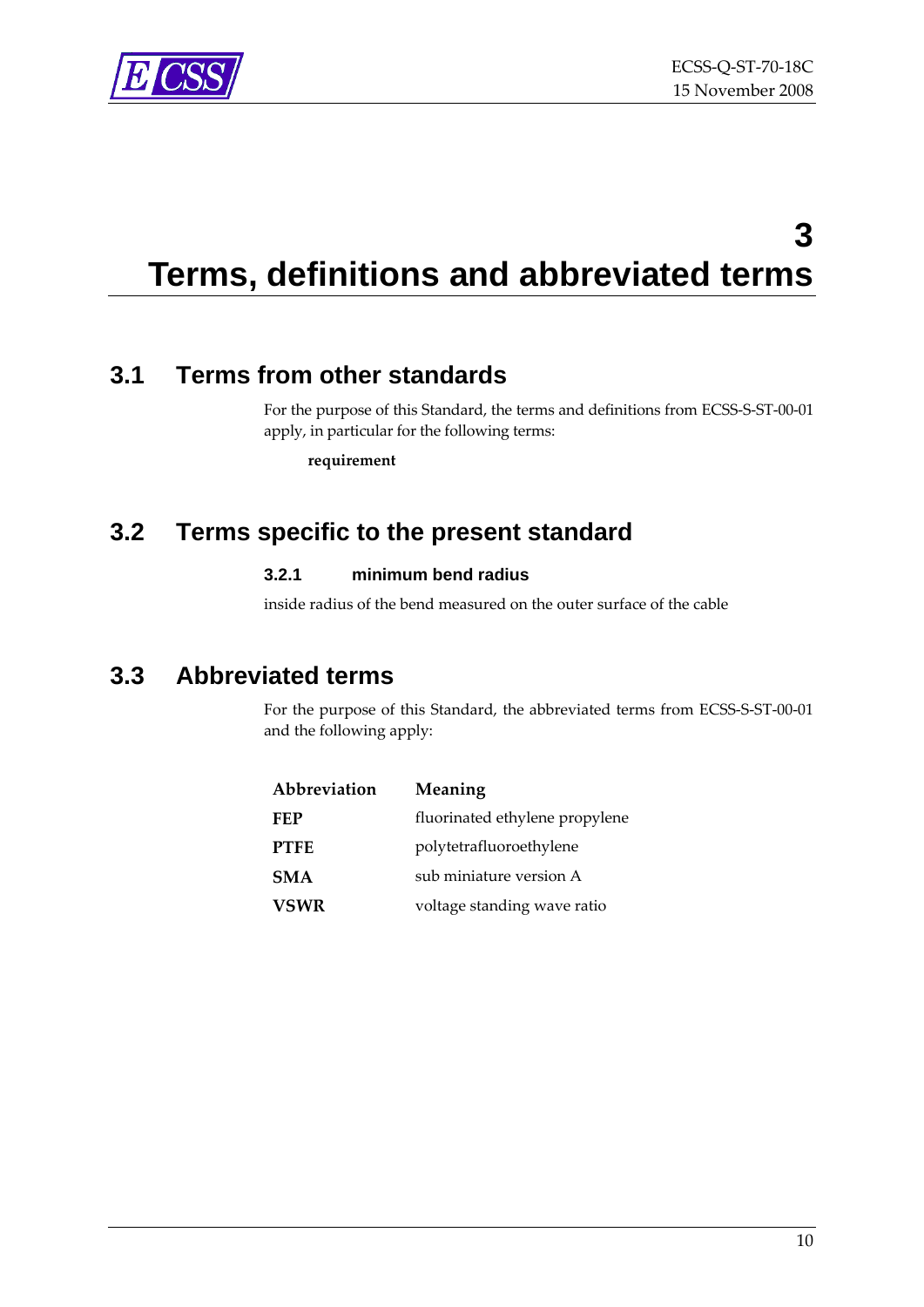<span id="page-10-0"></span>

**4** 

## **Principles and prerequisites of reliable soldered or crimped cable connections**

## **4.1 Principles of reliable soldered or crimped semi-rigid cable connections**

Reliable soldered or crimped connections result from proper design, control of tools, materials and work environments and careful workmanship.

The basic design concepts, adherence to which ensures reliable connections and prevents joint failure, are:

- a. Avoidance of dimensional mismatch between the coaxial-cable assembly and the units being connected; i.e. not forcing the semi‐rigid cable assembly into position and thereby cracking or pre‐stressing one of the joints.
- b. Use of cable‐end connectors with retractable (non‐captive) coupling nuts; after completion of mounting, the coaxial‐cable assembly is not in a state of tension resulting from axial movement when the connectors are threaded together.
- c. Minimizing the internal stresses on the soldered or crimped connections resulting from exposure to thermal cycling.
	- NOTE The thermal coefficient of expansion of the dielectric is about ten (10) times that of copper and in service this can introduce a tensile stress on the joint.
- d. The various assembly and mounting processes are covered by quality‐control inspection steps.

## **4.2 Prerequisites for assembly and mounting of semi-rigid coaxial cables**

Each supplier maintains documented soldering or crimping programmes which meet the requirements of this Standard for the types of connections employed and the articles involved. The programmes include procedures for training, certification, maintenance of certified status, recertification and revocation of certified status for soldering, crimping and inspection personnel. The supplier also prepares and has readily available workmanship standards consisting of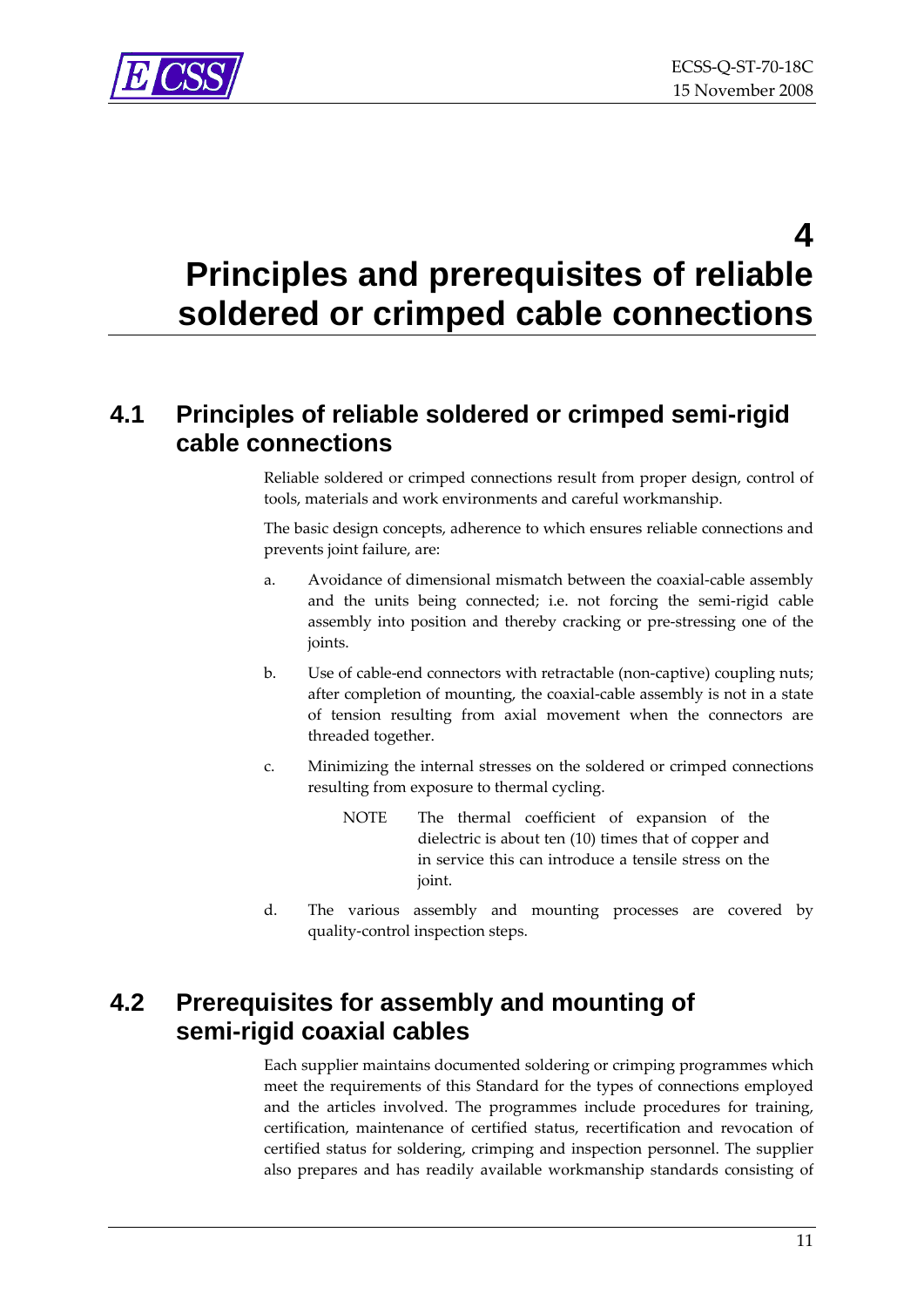<span id="page-11-0"></span>

satisfactory work samples or visual aids which clearly illustrate the quality characteristics for all connections involved, including the applicable illustrations in [Annex](#page-35-1) B of this Standard.

Records are kept to provide identification between the finished product and the operator. Records are also maintained of the training, testing and certification status of assembly operators. Records are retained for at least one year, or longer if this is a specific requirement of the customer's project.

Equipment and tools are verified and calibrated periodically for proper operation, and records of tool calibration and verification are maintained (see clause [5.8\)](#page-31-1).

For soldering or crimping requirements not covered in this Standard, the supplier submits a process procedure including all pertinent quality requirements to the customer's relevant project office for approval in accordance with ECSS‐Q‐ST‐70.

### **4.3 Alternative coaxial cable technologies**

Alternative coaxial cable technologies are accepted for application in individual customer programmes following the completion of qualification and batch acceptance test programmes in accordance with clause [5.7.](#page-31-2) The precise test‐programme and results are subject to review and acceptance by the relevant customer programme. For materials used in the alternative technology see ECSS‐Q‐ST‐70‐71.

Some mounting requirements for alternative technologies are given in clause [5.6.3](#page-30-1) of this Standard.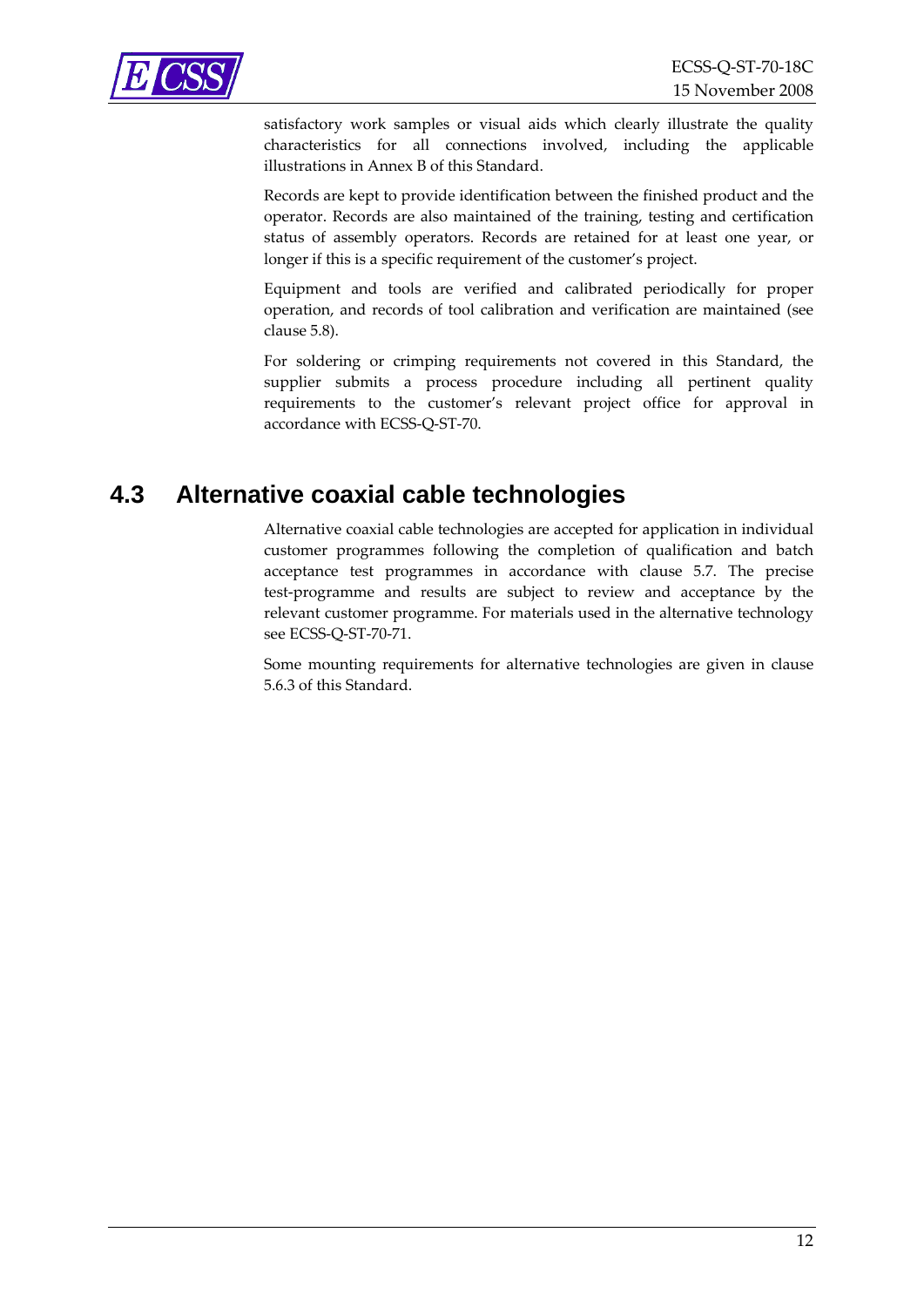<span id="page-12-0"></span>

## **5 Requirements**

## **5.1 Preparatory conditions**

### **5.1.1 Facility cleanliness**

- a. Unless classified as a cleanroom, the supplier shall maintain the areas in which soldering is carried out in a neat orderly fashion with no loose material that can cause contamination of the soldered connection.
	- NOTE Examples for loose material are dirt, dust, solder particles, oils and clipped wires.
- b. The supplier shall keep furniture to a minimum in the work areas and be arranged to allow easy and thorough cleaning of the floor.
- c. A washroom and eating, drinking and smoking facilities shall be located close to, but outside, the soldering areas.
- d. The supplier shall cover working surfaces with an easily cleaned hard top or have a replaceable surface of clean, non‐corrosive silicone‐free paper.
- e. The supplier shall only use clean tools in the soldering operation.
- f. The supplier shall remove excess lubricants from the tools before soldering starts.
- g. Before assembly, wire, terminal and connector contacts shall be visually examined for cleanliness, absence of oil films and freedom from tarnish or corrosion.

### **5.1.2 Environmental conditions**

- a. The supplier shall have an assembly area which has a controlled environment that limits entry of contamination.
- b. The supplier shall maintain the following environmental conditions in the area:
	- 1. Room temperature:  $(22 \pm 3)$  °C
	- 2. Relative humidity at room temperature  $(55 \pm 10)$  %.
- c. The work stations shall not be exposed to draughts.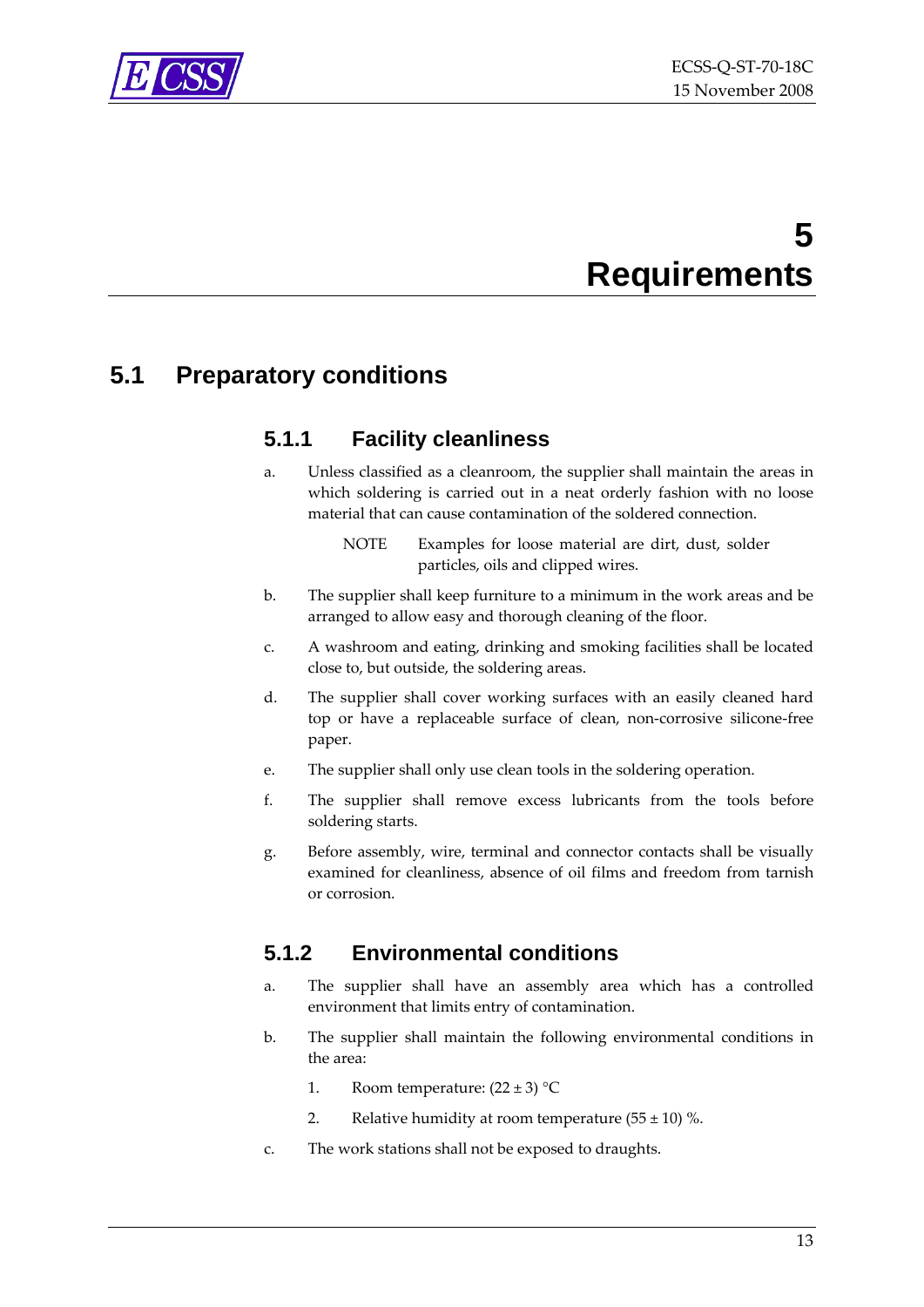<span id="page-13-0"></span>

d. The supplier shall use a filter system to supply fresh air to the room, so that there is a positive pressure difference with respect to adjacent rooms.

### **5.1.3 Lighting requirements**

- a. The supplier shall ensure a lighting intensity of a minimum of 1 080 lux on the work surface.
- b. The supplier shall ensure that at least 90 % of the work area is shadowless and without severe reflections.

### **5.1.4 Equipment and tools**

#### **5.1.4.1 Brushes**

- a. The supplier shall use brushes for cleaning, provided that they do not scratch the metal surface to be cleaned or damage adjacent materials beyond their visual inspection requirements.
	- NOTE Medium-stiff natural- or synthetic-bristle brushes can be used.
- b. The supplier shall clean these brushes before use in a solvent prescribed in clause [5.2.3.](#page-16-1)
- c. The supplier shall not use wire brushes.

#### **5.1.4.2 Files**

- a. The supplier shall use smooth, single cut and mill type files for dressing copper soldering‐iron tips and removing burrs from the conductor.
- b. The supplier shall not use files on surface-treated tips or pretinned items.
	- NOTE Nickel plated is an example for surface-treatment.
- c. The supplier shall keep the files in a good condition and shall be cleaned before use.
- d. The supplier shall not keep the files in a cleanroom environment.

#### **5.1.4.3 Cutting tools**

- a. The supplier shall use at least the following cutting tools for the preparation of the semi‐rigid cable:
	- 1. jeweller's saws having fine teeth;
		- NOTE A 0,28 mm 0,33 mm blade is preferred.
	- 2. single edged razor blades;
	- 3. wire cutters.
- b. The supplier shall use the jeweller's saw together with a cable clamping device.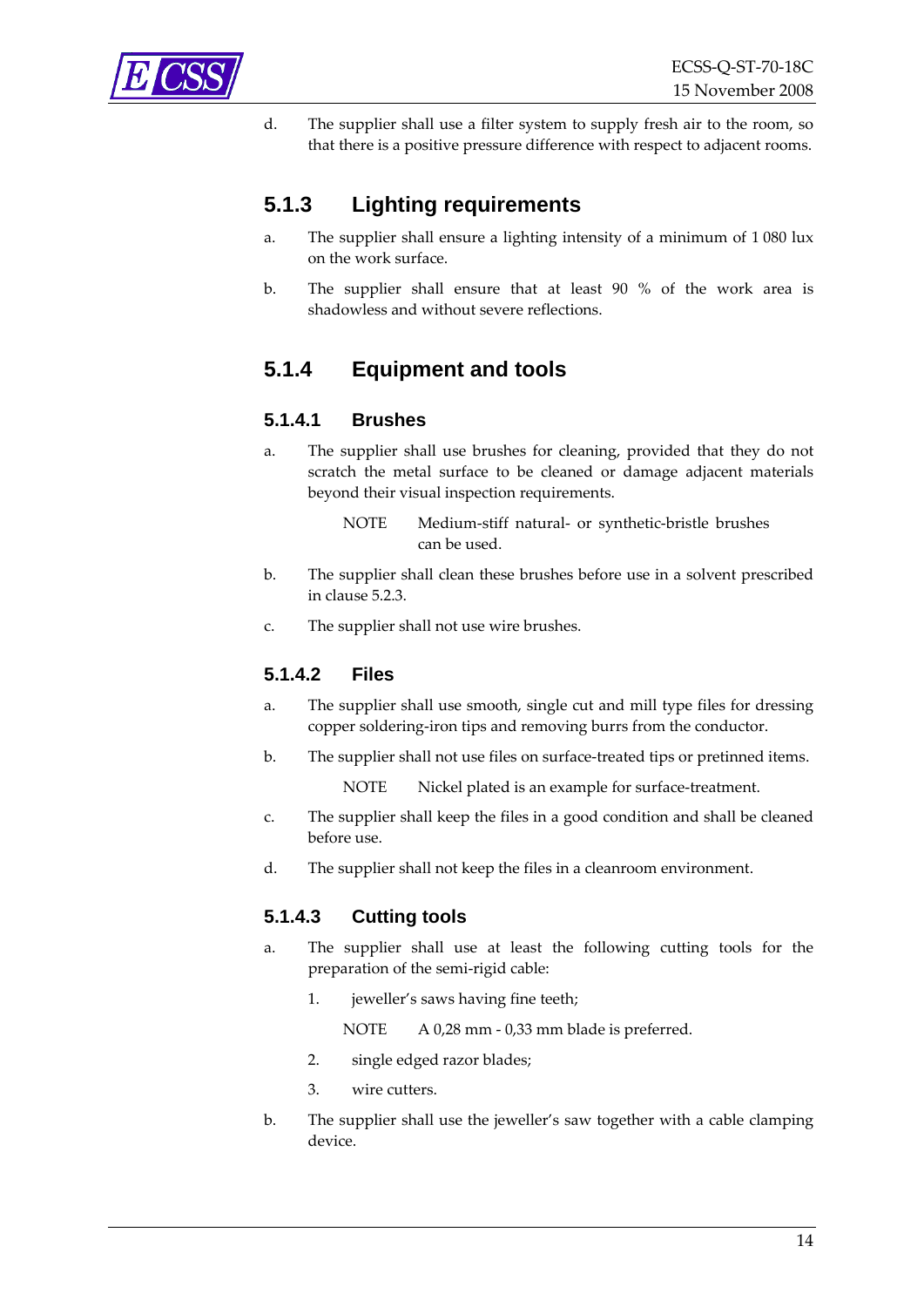

NOTE An example of such a cable clamping device is shown in [Figure](#page-37-1) C-1.

- c. The supplier shall cut the dielectric and inner conductor with a tool that produces a clean, smooth‐cut surface along the entire cutting edge.
- d. The supplier shall not perform any twisting action during this cutting operation.

#### **5.1.4.4 Cable-forming tools**

- a. The supplier shall use bending jigs to form the cable to predetermined shapes as identified by the engineering drawing.
	- NOTE An example of such a bending jig is shown in [Figure](#page-38-1) C‐2.
- b. The supplier shall use roller sizes consistent with each cable diameter.
- c. The supplier shall use this equipment in such a way that it does not introduce dents, nicks, wrinkles or cracks in the cable outer conductor.

#### **5.1.4.5 Cable stripping and dressing tools**

- <span id="page-14-0"></span>a. The supplier shall use cable stripping and dressing tools in such a way that they do not twist, ring, nick, or score the underlying material surface.
	- NOTE Many pieces of commercially available equipment exist to strip the outer conductor or the dielectric material. These can be automatic, power-driven devices with precision factory‐set non‐adjustable cutting and stripping dies, or precision hand‐type strippers with accurately machined cutting heads.
- b. The supplier shall perform either periodic calibration or sample evaluation during a production run.

#### **5.1.4.6 Heat-treatment chamber**

- a. The supplier shall use thermal cycling cabinets, ovens, refrigeration units or cold chambers capable of maintaining temperatures between ‐50 °C and  $+90$  °C
	- NOTE Under certain circumstances (see [Table](#page-20-1) 5‐2 step 3.3) greater temperature extremes can be required.
- b. The supplier shall calibrate the working zone to within ±5 °C.

#### <span id="page-14-1"></span>**5.1.4.7 Soldering equipment**

- a. The supplier shall accomplish one of the following soldering methods that conforms to the requirements on "Equipment and tools" of ECSS‐Q‐ ST‐70‐08:
	- 1. by hand or
	- 2. by using a resistance heating unit or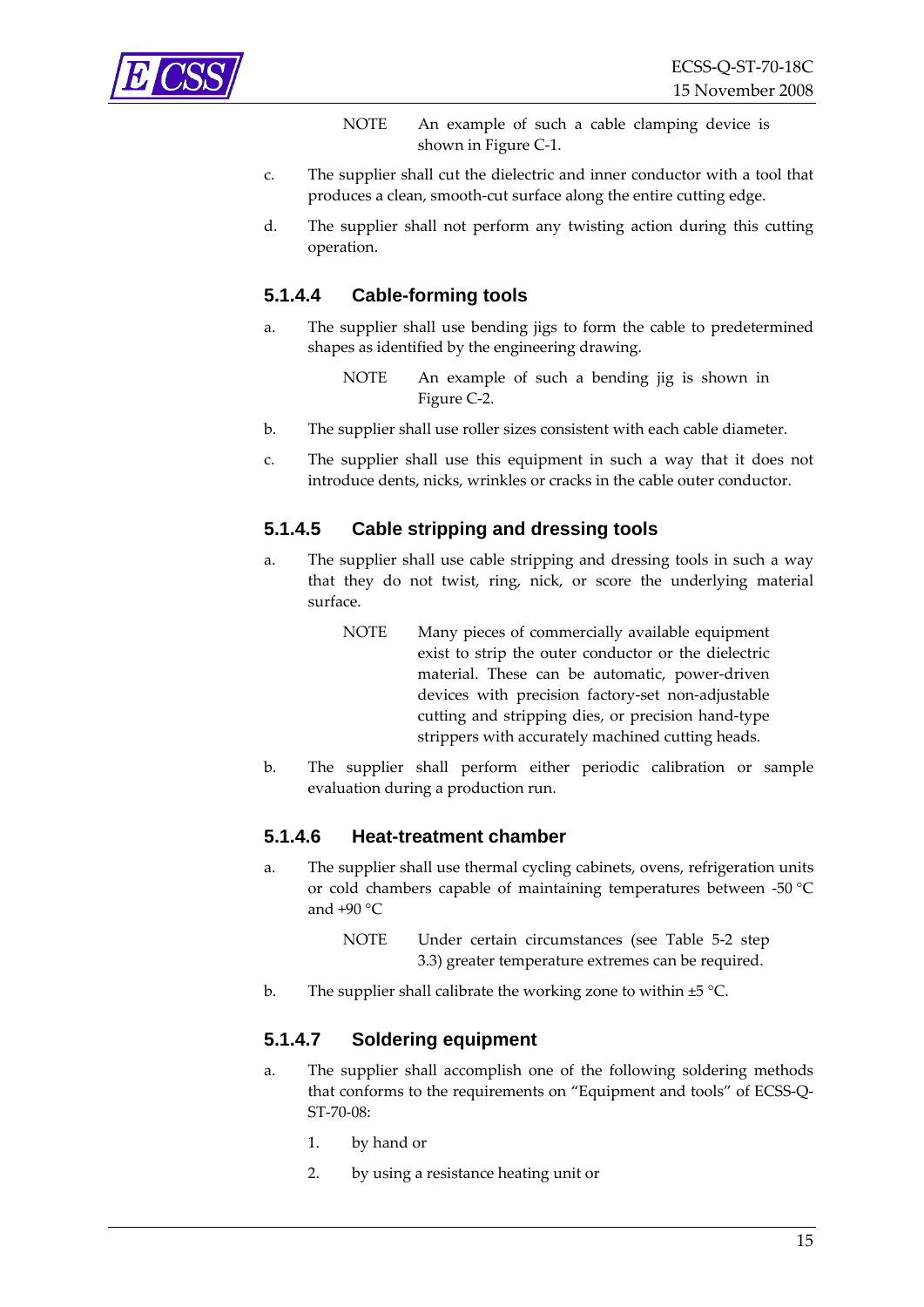<span id="page-15-0"></span>

- 3. other contact heat source
- b. When non‐contact heat sources are utilized, the supplier shall set up, operate and demonstrate to the satisfaction of the customer that the particular method and schedule produces joints of an acceptable standard.
	- NOTE This includes verification testing as detailed in clause [5.7.](#page-31-2)

#### **5.1.4.8 Crimping equipment**

- a. The supplier shall use the settings recommended by the tool manufacturer as a guide.
	- NOTE This is necessary since manual crimping tools are available; they are custom designed and applicable only for particular connector shells.
- b. The supplier shall set up the tool for the cable and connector types by a detailed calibration programme based on the requirements of ECSS‐Q‐ ST‐70‐26.
- c. The supplier shall perform verification testing as detailed in clause [5.7](#page-31-2).

#### **5.1.4.9 Assembly equipment, tools and processes for other technologies**

- a. The supplier shall only use the equipment, tools, and processes for the assembly of the cables and connectors that are designed to avoid damage or degradation of the cables and connectors.
	- NOTE The equipment, tools, and processes can be subject to a manufacturing audit by the customer before application in their programme.

#### **5.1.4.10 Defective or uncalibrated equipment or tools**

a. The supplier shall promptly remove and replace defective or uncalibrated equipment or tools from the work areas.

### <span id="page-15-1"></span>**5.2 Material selection**

#### **5.2.1 Solder**

a. The supplier shall use solder ribbon, wire and preforms, provided that the alloy and flux conform to the requirements on "material selection" of ECSS‐Q‐ST‐70‐08.

NOTE 1 The following solder alloys are approved:

• 60 Sn (remainder lead): For degolding operations, coating and pretinning.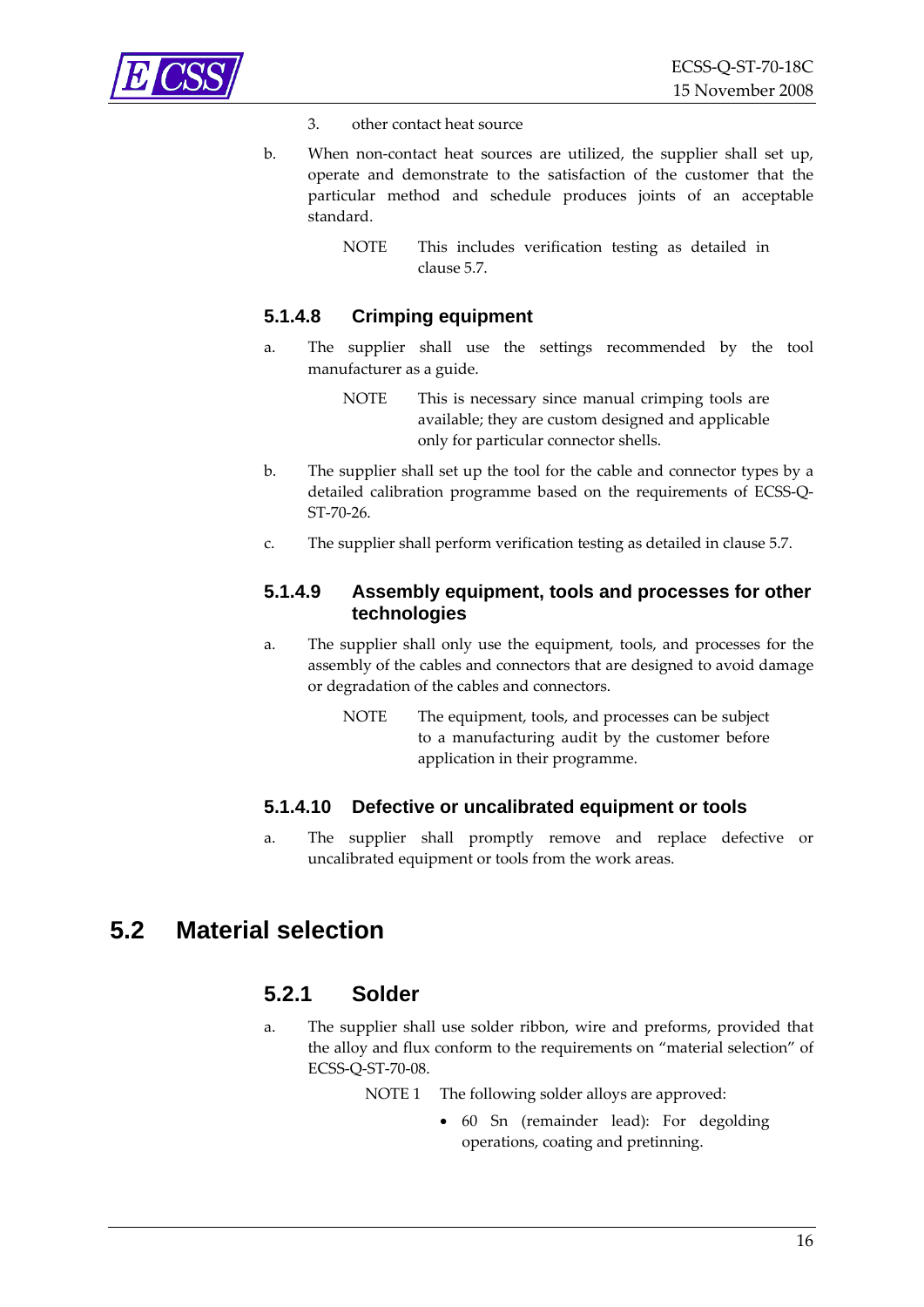<span id="page-16-0"></span>

- 96 Sn (remainder silver): For making coaxial‐cable outer‐conductor‐to connector solder joint.
- 96 Sn or 63 Sn (remainder lead): For contact‐pin soldering and cover soldering of right angle connectors.
- NOTE 2 Refer also to the table of "Chemical composition of spacecraft solders" in ECSS‐Q‐ ST‐70‐08.

#### **5.2.2 Flux**

a. The supplier should perform degolding and pretinning operations with activated fluxes.

> NOTE Examples of activated fluxes are J-STD-004 Type ROL1 and ROH1.

- b. The supplier shall completely remove activated fluxes immediately after use and before any further soldering operation.
- c. The supplier shall only use pure rosin flux for spacecraft assembly work.

NOTE An example of pure rosin flux is J-STD-004 Type ROL0.

#### <span id="page-16-1"></span>**5.2.3 Solvents**

- a. The supplier shall only use solvents for the removal of grease, oil, dirt, flux and flux residues that are non‐conductive and non‐corrosive.
- b. The supplier shall only use solvents for the removal of grease, oil, dirt, flux and flux residues that do not dissolve or degrade the quality of parts or materials or remove their identification markings.
- c. The supplier shall label the solvents and maintain them in a clean and uncontaminated condition.
- d. The supplier shall not use solvents showing evidence of contamination or decomposition.
- e. The supplier shall not use solvents that transfer dissolved flux residue onto contact surfaces.

NOTE This can be the case for switches, potentiometers or connectors.

f. The supplier shall use solvents in conformance with ECSS‐Q‐ST‐70‐08, clause 6.4h.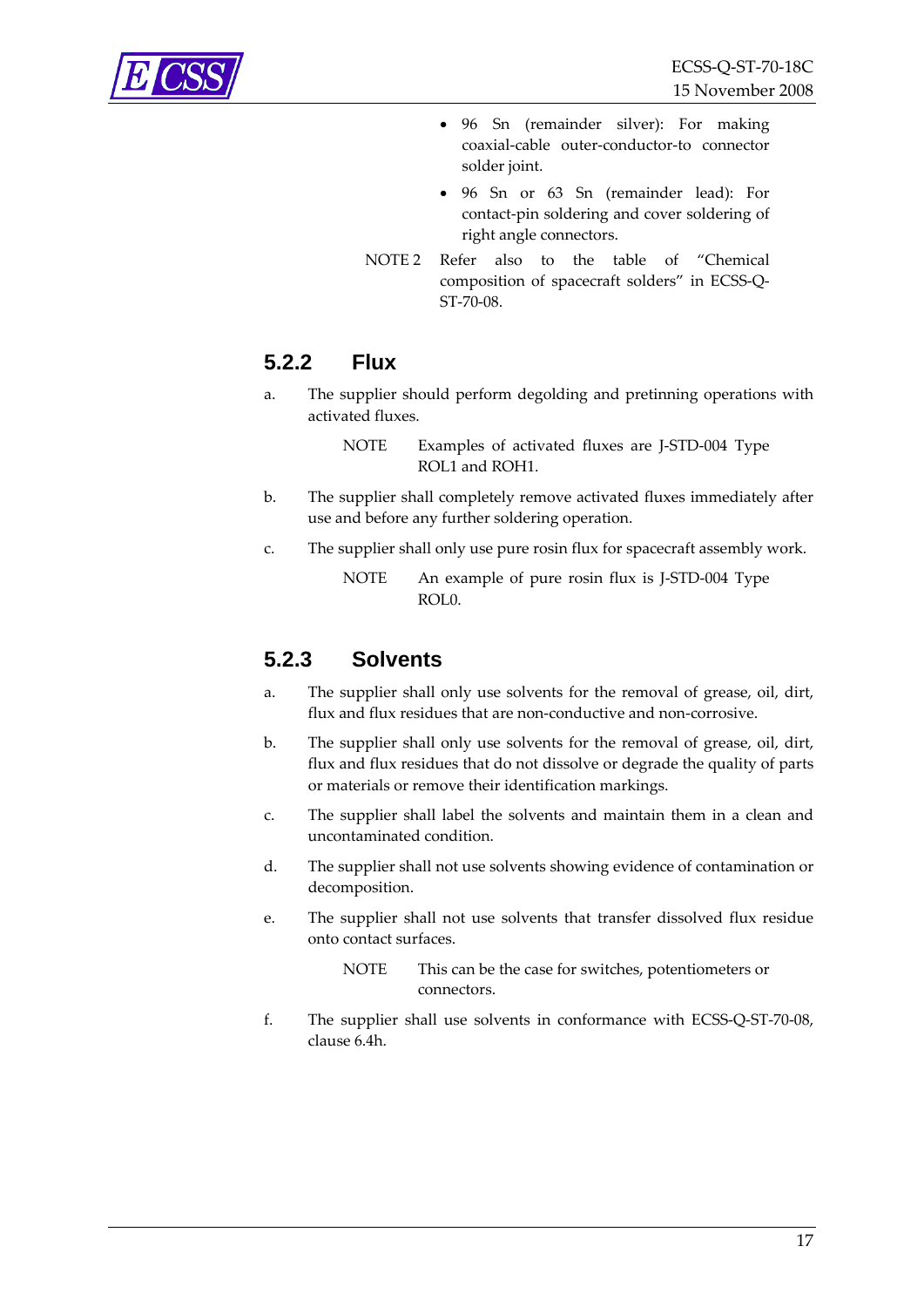<span id="page-17-0"></span>

#### **5.2.4 Cable selection**

a. The supplier shall procure semi‐rigid cables in conformance with the detailed requirements of MIL‐C‐17G(3) SUP1.

> NOTE The selection of a particular coaxial cable involves consideration of the specific electrical, mechanical and environmental requirements of the project.

b. The supplier shall procure semi‐rigid cable with outer conductor diameter standardized as either 0,085 inches or 0,141 inches (±0,001 inches) and fabricated from copper.

> NOTE The outer conductor can be finished with silver plating.

- c. The supplier shall procure semi‐rigid cable with dielectric material composed of polytetrafluoroethylene (PTFE) or fluorinated ethylene propylene (FEP).
- d. The supplier shall select the material composition of the inner conductor following a review of the specific project/equipment requirements.
	- NOTE 1 The review also considers the proposed connector designs.
	- NOTE 2 In general copper is a suitable inner conductor.

#### **5.2.5 Connector selection**

- a. The supplier shall only select approved connectors in conformance with the requirements on "Quality levels" of ECSS‐Q‐ST‐60, for use in assembling solder‐type semi‐rigid cables.
- b. The supplier may use connectors with the form of:
	- 1. straight cable-end connector, with a centre contact, and non‐captive coupling nut;
		- NOTE See [Figure](#page-39-1) C-3 for distinction between non-captive and captive coupling nut connectors.
	- 2. right angle cable-end connector.
	- 3. flange‐mount male receptacle, either two‐ or four‐hole type.
- c. The use of right angle cable‐end connector shall be restricted to applications where stress‐free mounting of cables with these captive nut connectors can be assured.
- d. For other applications the use of right angle cable‐end connector should be minimized.
- e. All non‐metallic materials incorporated in the connector shall meet the outgassing requirements according to ECSS‐Q‐ST‐70‐02.
- f. The supplier shall not use pure tin or cadmium finishes.
- g. For the use of special connectors for non‐solder systems, the supplier shall obtain customer approval.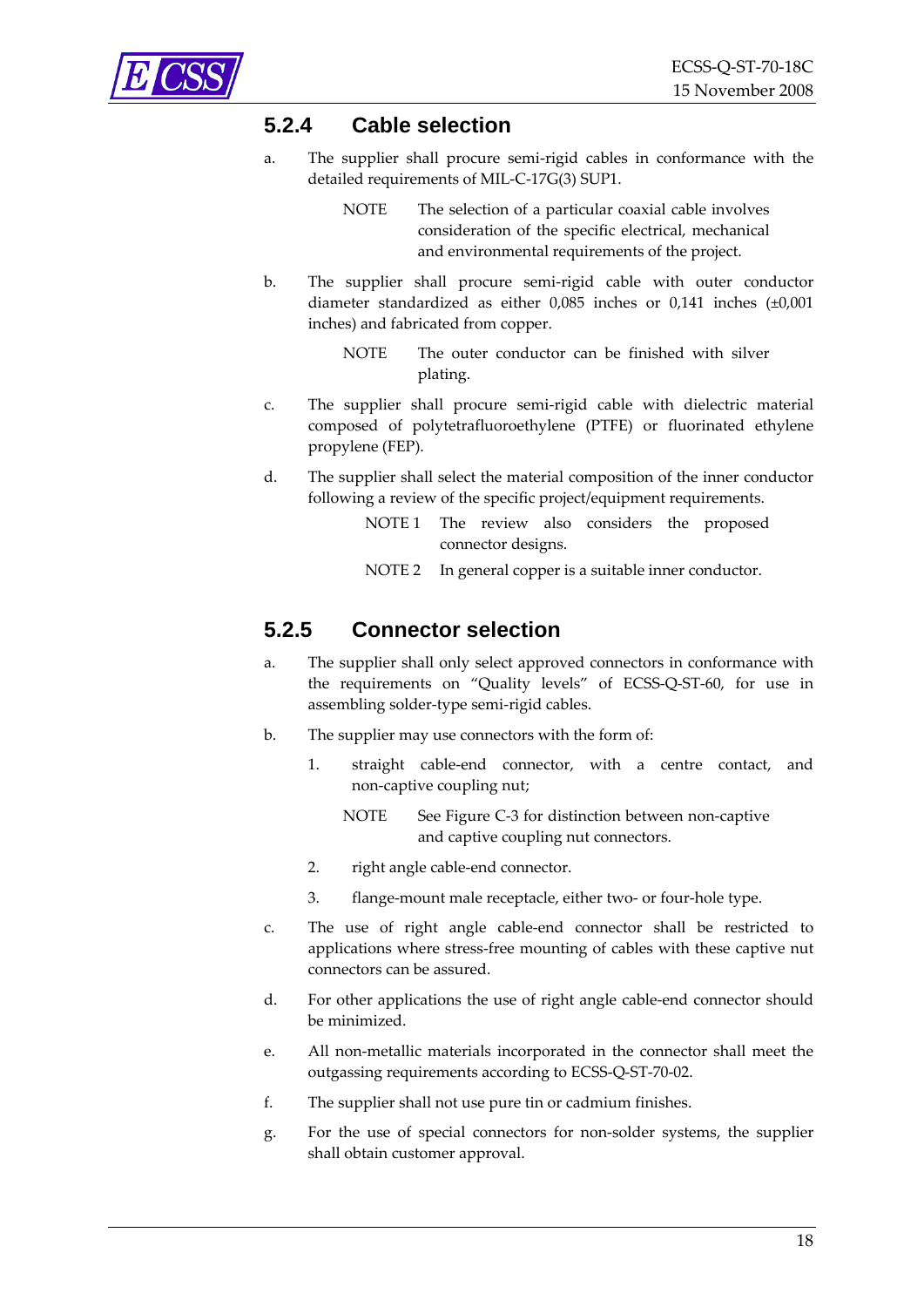<span id="page-18-0"></span>

## **5.3 Preparation of semi-rigid cable**

#### **5.3.1 General**

- a. The supplier shall ensure that the delivered coaxial cables are in the form of straight lengths.
	- NOTE The initial preparation is similar for each cable diameter and each connector type and whether joining is by soldering or crimping.

#### **5.3.2 Inspection of cable**

- a. The supplier shall remove the delivered cable from its container and shall inspect it for dents, nicks, wrinkles, blisters and contamination.
- b. If dents, nicks, wrinkles, blisters or contamination are identified, the supplier shall reject the cable.

#### <span id="page-18-1"></span>**5.3.3 Cutting cable to initial oversize length**

a. The supplier shall calculate the total specified length of the cable from the engineering drawing.

NOTE This includes also bends and angles

- b. The supplier shall then add approximately 10 mm to the length to allow for bending, preconditioning and end dressing.
- c. The supplier shall hold the cable in a special fixture and cut it to the initial oversize length using the jeweller's saw.
	- NOTE Such as fixture is illustrated in [Figure](#page-37-1) C-1.
- d. The supplier shall not overtighten the special fixture.

NOTE This is to avoid damage to the cable.

e. The supplier shall debur and examine the cut end.

#### **5.3.4 Cable forming and minimum bend radius**

a. All cables shall be formed to the required shape dimensions before cable preconditioning using a bending jig.

> NOTE An example of such a bending jig is shown in [Figure](#page-38-1) C‐2.

- b. The supplier shall perform only one bending operation to form each shape.
- c. The supplier shall not make attempts to reshape a bent cable.
- d. The supplier shall establish design rules with minimum bend radii as given in [Table](#page-19-1) 5‐1.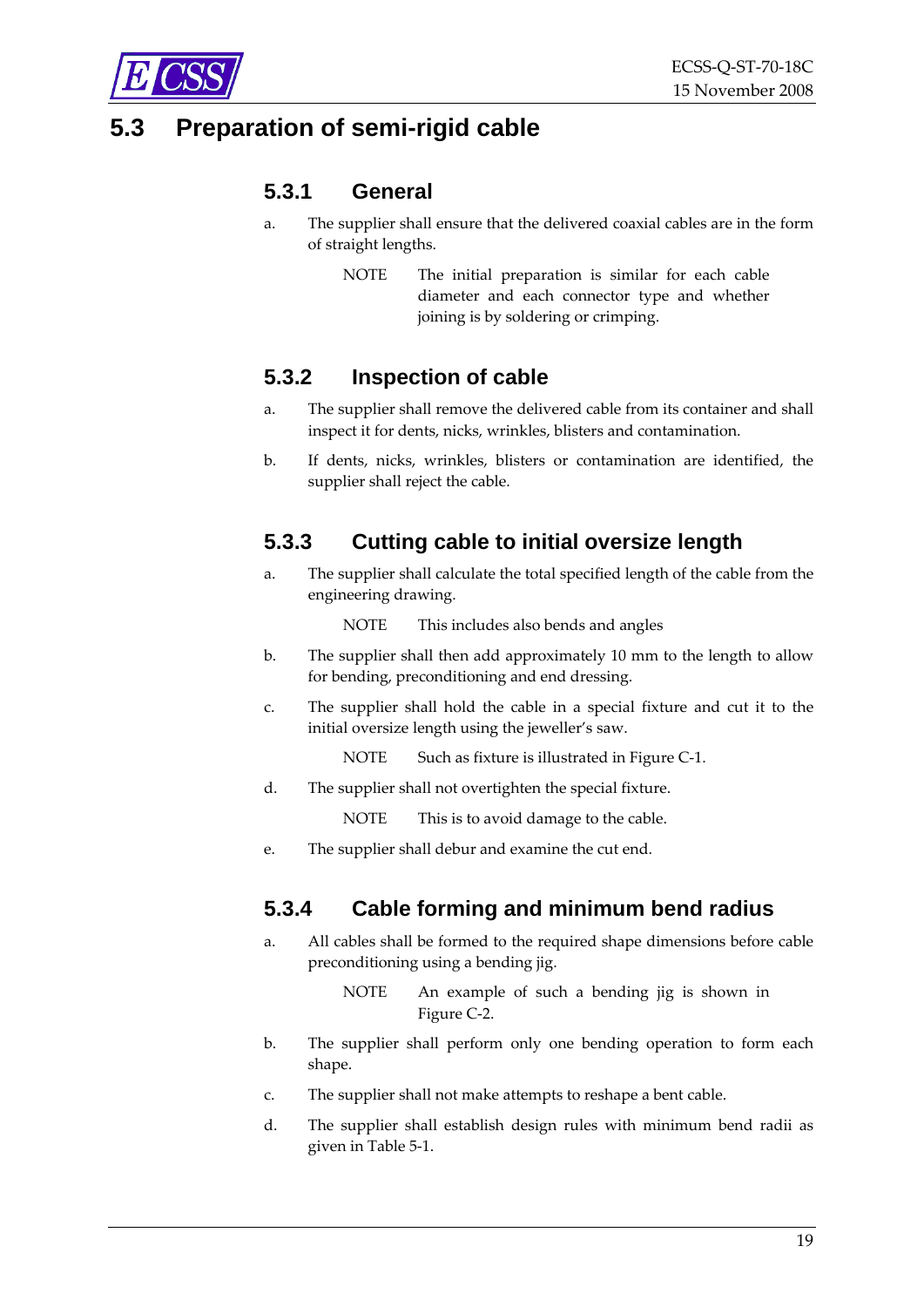<span id="page-19-0"></span>

- e. Each finished cable end shall have a minimum straight length of cable to allow for clearance during the assembly and mounting operations.
- f. The straight length shall be greater than 10 mm for 0,085 diameter cable.
- g. The straight length shall be greater than 20 mm for 0,141 diameter cable.
- h. The supplier shall prevent wrinkling or cracking when forming the cable.
- i. The supplier shall apply a slow, even and continuous pressure when bending of the cable.

| Table 5-1: Design rules for minimum bend radius |
|-------------------------------------------------|
|                                                 |

<span id="page-19-1"></span>

| Cable diameter (inches) | Minimum bend radius (mm) |
|-------------------------|--------------------------|
| 0.085                   |                          |
| 1141                    |                          |

#### <span id="page-19-2"></span>**5.3.5 Preconditioning heat treatment**

#### **5.3.5.1 General**

- a. The supplier shall achieve core stress relief by preconditioning each cable before it becomes a cable assembly.
	- NOTE The electrical and mechanical performances specified for semi‐rigid cables are achieved by a compression fit between the outer conductor and the dielectric core, which, in turn, necessitates manufacturing processes that cause deformation of the core by compression and elongation. The resulting stress that is initially non‐uniform tends to equalize by cold flow within a few weeks after the manufacturing and causes withdrawal of the core into the cable. If this occurs in cable that has become part of a cable assembly, the resulting development of an air‐gap at the cable/connector interface causes an increase in the voltage standing wave ratio (VSWR). Therefore the preconditioning is performed.

#### **5.3.5.2 Heat treatment process**

- a. The supplier shall perform preconditioning in conformance with [Table](#page-20-1) 5‐[2](#page-20-1) on cables that are formed into the required bend configuration.
- b. The supplier shall not perform preconditioning on a soldered or crimped cable.
	- NOTE This is valid even if only one lead end is terminated to a connector.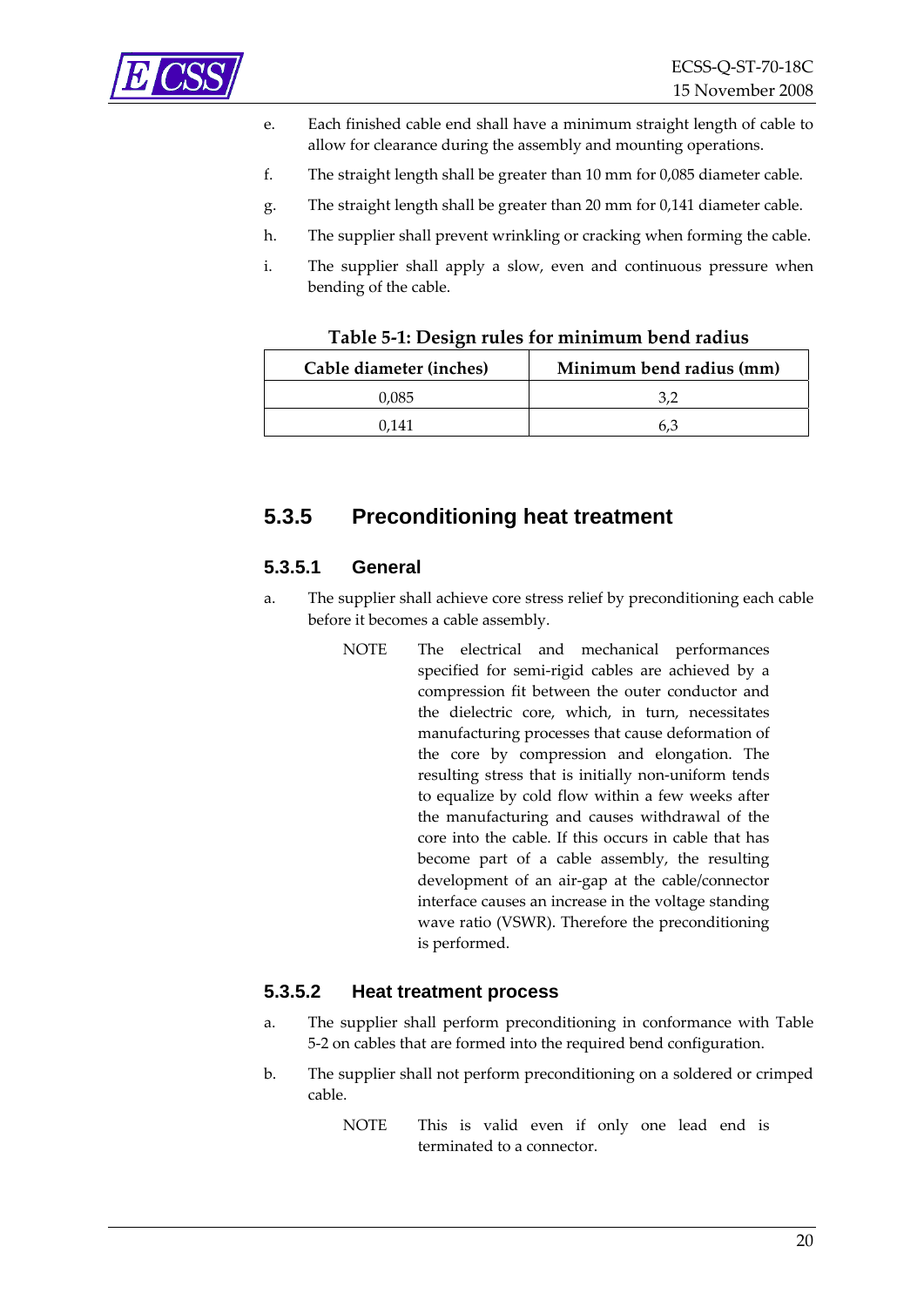<span id="page-20-0"></span>

- c. The supplier shall place the entire cable in the thermal cycling arrangement.
- d. The rate of change of temperature shall not exceed 2 °C per minute.
	- NOTE Recommendations for dealing with special requirements (e.g. higher operating temperature extremes) can be obtained from cable manufacturers.

<span id="page-20-1"></span>

| <b>Step</b>    | Procedure                                                                                                                                                                       |
|----------------|---------------------------------------------------------------------------------------------------------------------------------------------------------------------------------|
| 1              | Cool the cable down to -45 $\degree$ C and maintain this temperature for at<br>least 1 hour.                                                                                    |
| $\overline{2}$ | Let the cable return to room temperature and maintain it at this<br>temperature for at least 1 hour.                                                                            |
| 3.1            | Heat the cable to the upper temperature and maintain it at this<br>temperature for at least 1 hour.                                                                             |
| 3.2            | Ensure that the upper temperature at least +85 $\degree$ C for both 0,085<br>inch diameter and 0,141 inch diameter cable.                                                       |
| 3.3            | When the equipment or spacecraft qualification temperatures<br>exceed these values, use the expected maximum operating<br>temperature as the upper preconditioning temperature. |
| 4.1            | Let the cable return to room temperature.                                                                                                                                       |
| 4.2            | Trim off flush any protruding core with the edge of the outer<br>conductor.                                                                                                     |
| 5              | Maintain the cable at room temperature for at least 1 hour.                                                                                                                     |
| 6.1            | Submit the cable to a minimum of three complete thermal cycles,<br>any dielectric protruding from the end of the cable being trimmed<br>off after each exposure.                |
| 6.2            | If trimming of dielectric is necessary after the final cycle, perform<br>a further cycle until a trim-free cycle is achieved.                                                   |
| 6.3            | An alternative method is to accurately measure the protrusion<br>after each exposure.                                                                                           |
| 6.4            | When it is recorded that no additional protrusion has taken place,<br>perform the trimming operation at the end of that final thermal<br>cycle.                                 |
| 7              | After the last thermal cycle, maintain the cable at room<br>temperature for at least 24 hours before further processing is<br>undertaken.                                       |

#### **Table 5‐2: Preconditioning heat treatment process**

### **5.3.6 Trimming cable to final length**

a. After the preconditioning, the supplier shall adjust the cable form to the tolerance of the engineering drawing.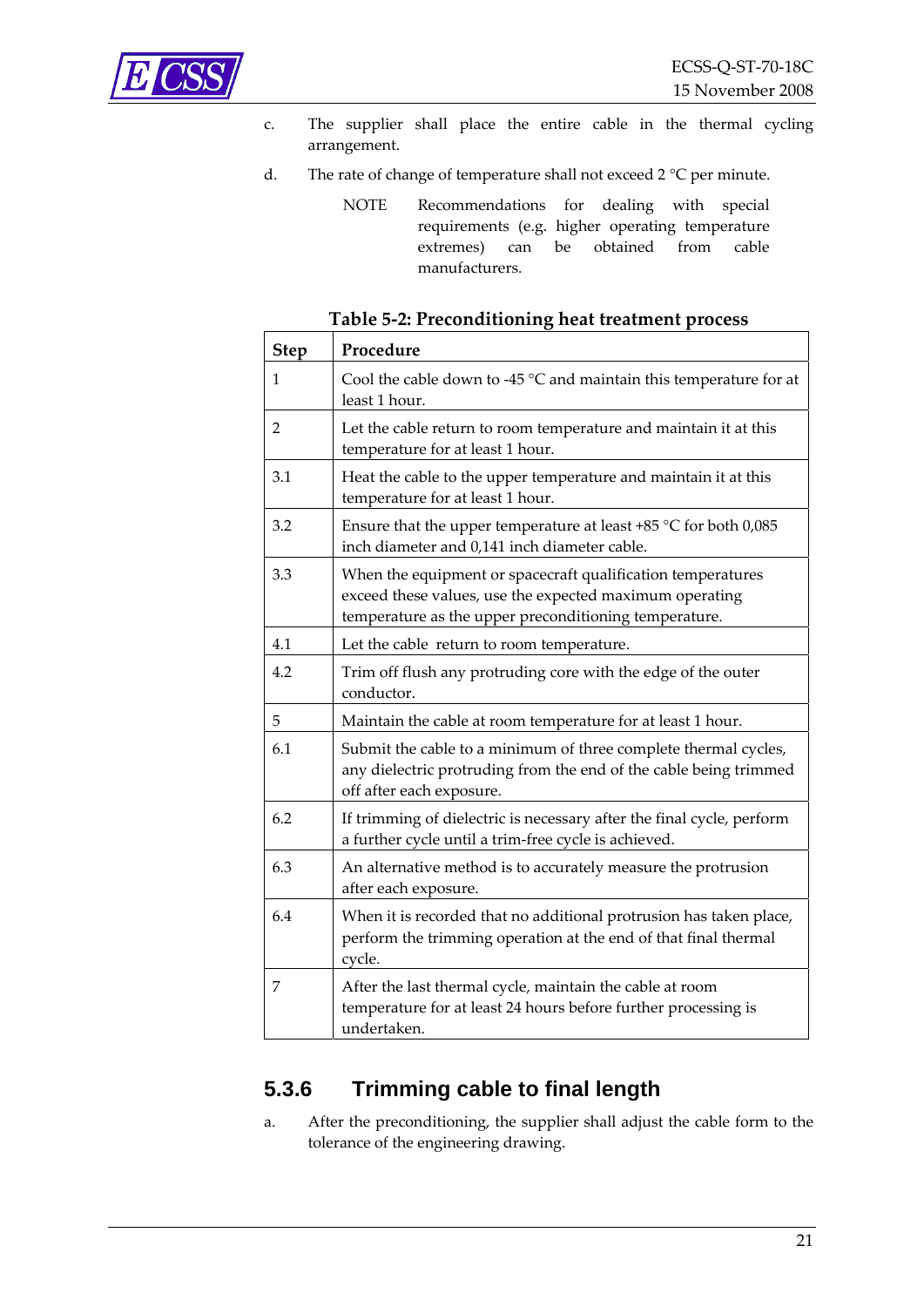<span id="page-21-0"></span>

- b. The supplier shall cut the cable to size such that when it is assembled it fits with minimum stress.
- c. The supplier shall perform cutting in conformance with the directions given in clause [5.3.3.](#page-18-1)

#### **5.3.7 Stripping the cable ends**

a. The supplier shall use milling tools for stripping the cable ends.

NOTE See also clause [5.1.4.5](#page-14-0).

b. For each stripping operation, the supplier shall follow written instructions.

> NOTE This allows a reproducible process that does not damage the conductor surfaces.

- c. The supplier shall regularly change cutting and milling blades.
- d. The supplier shall remove burrs.

#### **5.3.8 Inspection of stripped cable ends**

- a. For each of the stripped ends, the supplier shall perform a quality control inspection checking the following criteria:
	- 1. no metal or foreign particles are on the face of the dielectric.
	- 2. the outer conductor contains no burrs or major surface defects and is flush with the dielectric.
	- 3. unremoved dielectric near the centre conductor does not exceed 0,2 mm.
- b. The supplier shall specify the length of the wire inner conductor.

NOTE This is necessary since the length is dependent on the connector type.

c. The supplier shall report measurements of the external length of the centre conductor as shown in [Figure](#page-22-1) 5‐1 in the logbook for cable prior to assembly with SMA connectors having separate pin contacts.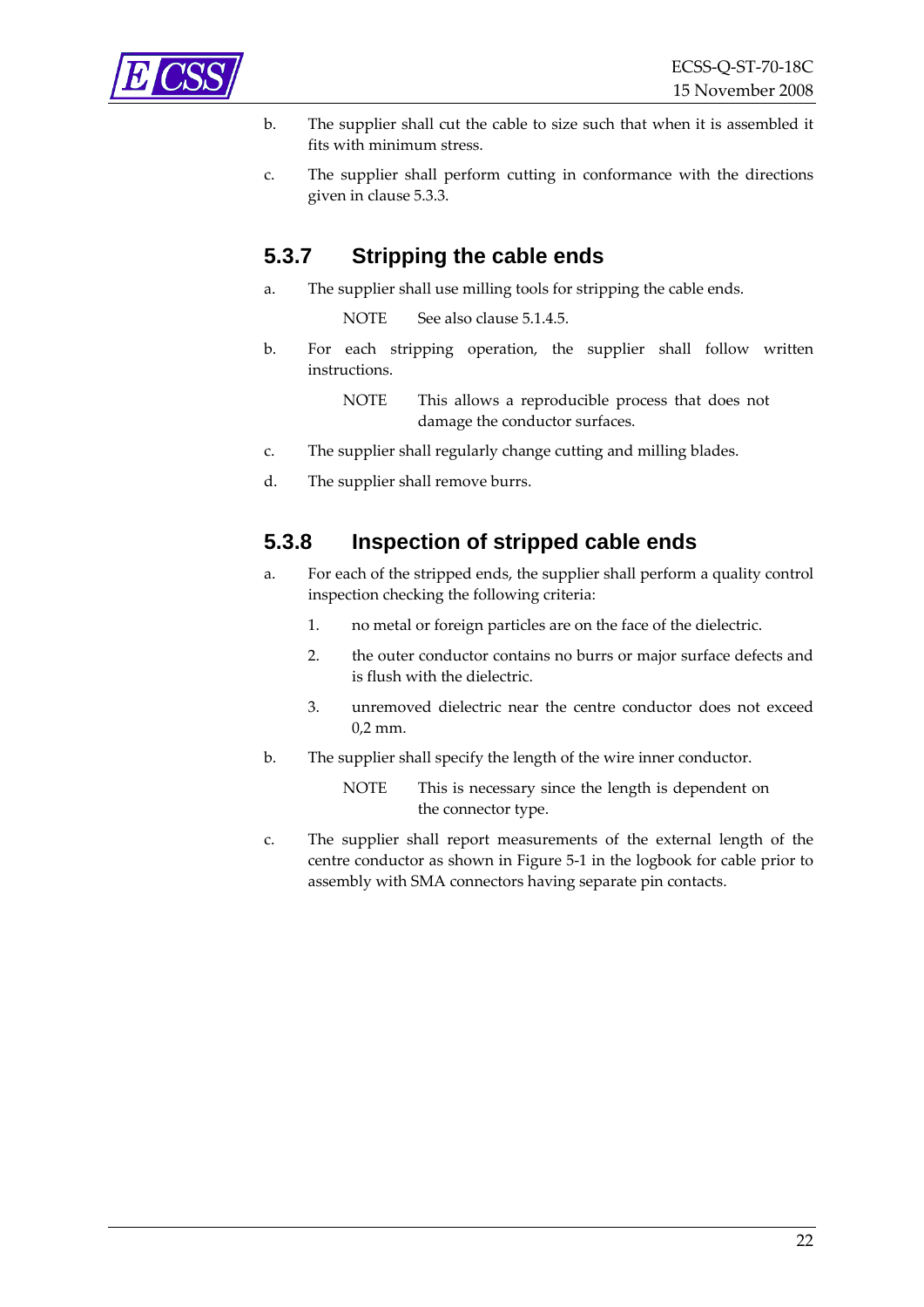<span id="page-22-0"></span>



**Figure 5‐1: Dimensional inspection requirements**

## <span id="page-22-2"></span><span id="page-22-1"></span>**5.4 Preparation for soldering assembly of semi-rigid cables**

#### **5.4.1 General**

a. The supplier shall establish written procedures which define the various process steps including as a minimum the requirements of clause [5.4.2](#page-22-2) and [5.4.3.](#page-23-1)

### **5.4.2 Degolding and pretinning**

- a. The supplier shall remove gold from all surface areas to be joined by soldering.
	- NOTE The central contact pin can be degolded and pretinned with a soldering iron by melting a short length of 63 Sn or 60 Sn solder wire within the cup to dissolve gold plating; the liquid solder can then be wicked‐out with stranded wire.
- b. The supplier shall degold and pretin the jointing surface of the connector body by fitting the connector to a suitable sized PTFE plug held vertically in a vice.
- c. The supplier may melt solder wire onto the jointing area and remove it with the aid of a solder wick at least twice until the solidified pretinned surface has a shiny appearance indicating a gold‐free condition.
- d. With the right‐angle type of connector, the supplier shall degold and pretin the solder mounting surfaces of the inspection and assembly cover and the corresponding surfaces of the body before assembly.
- e. The supplier shall pretin the cable's outer and inner conductors.
- f. The supplier shall check for possible dielectric protrusion after the cable has cooled down to room temperature.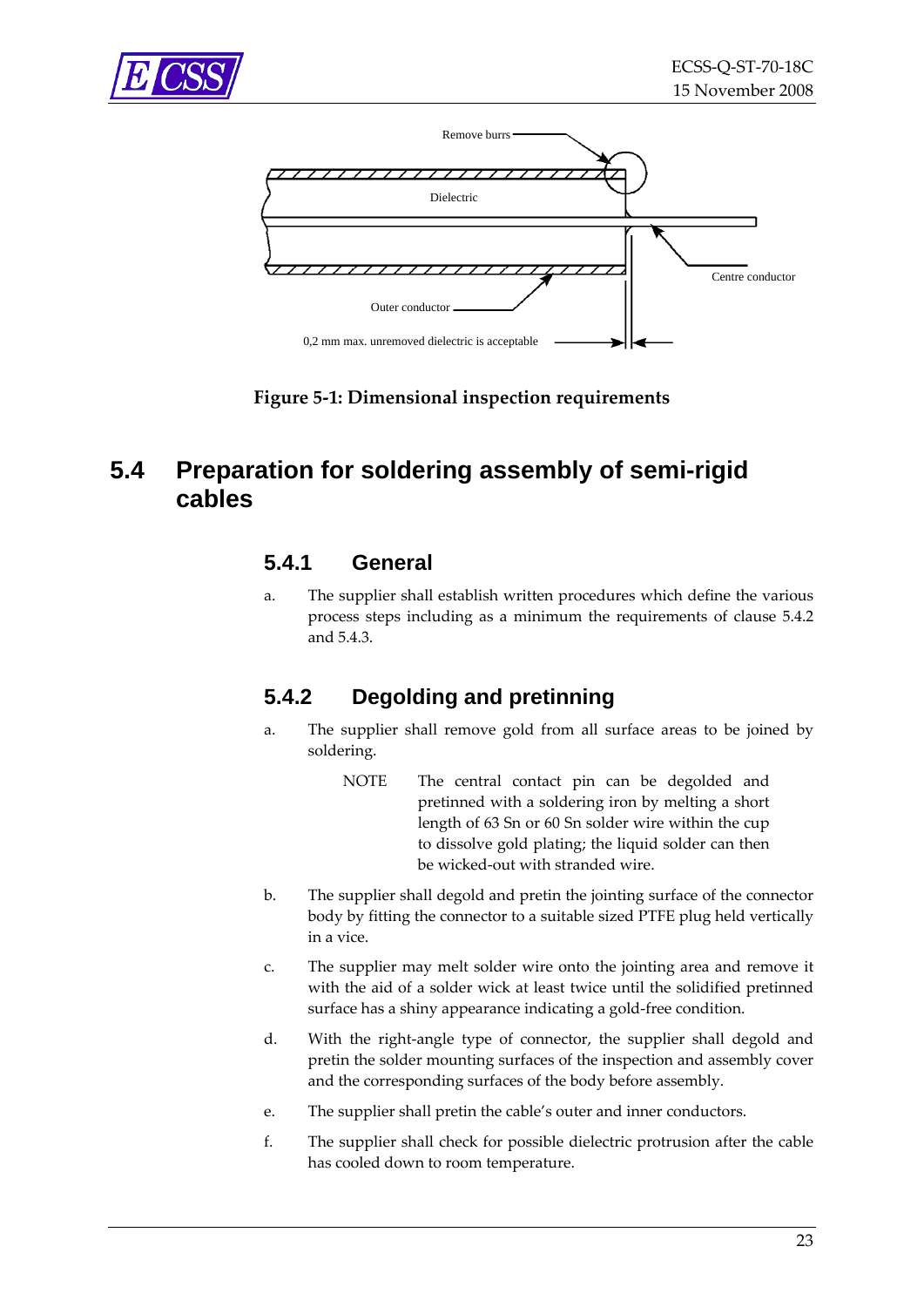<span id="page-23-0"></span>

- g. The supplier shall trim any protrusion with a scalpel blade.
- h. The supplier shall check the fit of the pretinned cable in the connector.
- i. The supplier may use activated fluxes for degolding and pretinning operations.
- j. If activated fluxes are used, the supplier shall remove them immediately after the cable has returned to room temperature.
- k. There shall be no dewetting of the solder on the cable conductor or on the connector.
- l. The supplier shall clean all surfaces with an approved solvent until they are free from all residual flux and other visible contamination.

| NOTE 1 For solvents refer to clause 5.2.3.                                                                                                                     |
|----------------------------------------------------------------------------------------------------------------------------------------------------------------|
| NOTE 2 The recommended degolding and pretinning<br>temperatures are 250 °C to 280 °C, and 210 °C<br>to $260$ °C, respectively, when using solder<br>immersion. |
|                                                                                                                                                                |

m. The supplier should perform pretinning just before proceeding with the assembly of the connector on the cable.

#### <span id="page-23-1"></span>**5.4.3 Solder preforms**

- a. The supplier shall either
	- use solder preforms with an internal diameter matching the outer diameter of the coaxial cable which are available as prefluxed continuous rings, or
	- prepare solder preforms by winding 96 Sn solder wire around mandrels having the same outer diameter as the coaxial cable (0,085 or 0,141 inches).
- b. The supplier shall predetermine the diameter of the wire and the number of turns by trials.
	- NOTE This is necessary since they depend on the type of connector.
- c. The supplier shall make as many preforms as the number of connectors to be soldered.
- d. The supplier shall use a scalpel blade to cut solder turns in a direction perpendicular to the wire wrap.

NOTE This is shown in [Figure](#page-40-1) C-4.

e. Before use, the supplier shall clean the preforms with one of the solvent cleaners specified in clause [5.2.3](#page-16-1)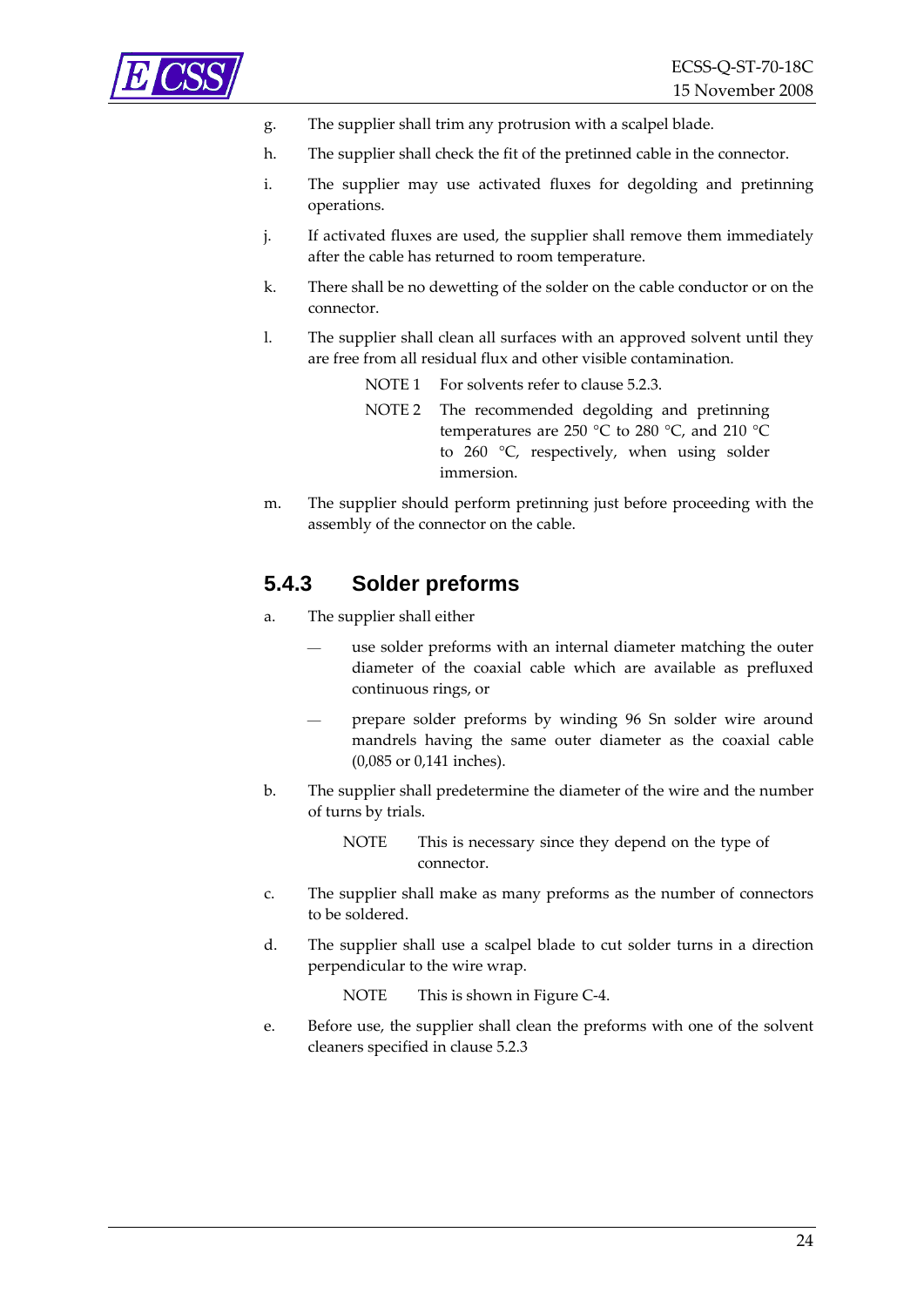<span id="page-24-0"></span>

### **5.5 Assembly of connectors to RF coaxial cables**

#### **5.5.1 Solder assembly of semi-rigid cables**

#### **5.5.1.1 Straight cable-end connector**

#### 5.5.1.1.1 Centre contact assembly

- a. The centre contact shall be slid onto the prepared centre conductor of the cable with an easy sliding fit.
- b. The centre conductor shall be visible across the full diameter of the inspection hole.
- c. The gap between the rear/end of the centre contact and the face of the dielectric/outer conductor shall be as specified in the assembly instructions for the type of cable‐end connector being used.

NOTE An example is given in [Figure](#page-40-2) C-5.

- d. The supplier shall solder the centre contact to the centre conductor with the solder specified in clause [5.2.1](#page-15-1) and the equipment specified in clause [5.1.4.7](#page-14-1).
- e. After the solder has solidified and cooled, the supplier shall clean the joint with one of the solvent cleaners specified in clause [5.2.3](#page-16-1).
- f. After soldering, the supplier shall recheck the gap between the centre contact and the face of the dielectric/outer conductor.
- g. The supplier shall inspect the solder connection against the following criteria:
	- 1. The inspection hole is filled with solder.
	- 2. The appearance of the solder joint satisfies the "Acceptance criteria" given in ECSS‐Q‐ST‐70‐08.
	- 3. There is no flux or other residues on the cable or the contact.
	- 4. There is no solder spillage or flow onto the mating surfaces of the contact.
	- 5. Where any solder flow or spillage has occurred on the non-mating outer surfaces of the contact, it does not cause the effective contact dimensions to exceed those specified for successful connector assembly.

#### 5.5.1.1.2 Connector-body/cable assembly

- a. The supplier shall assemble the remaining connector parts to the cable in the following sequence:
	- 1. Slide any cable identification and other sleeves onto the cable in the sequence defined by the cable assembly or layout drawings or specifications.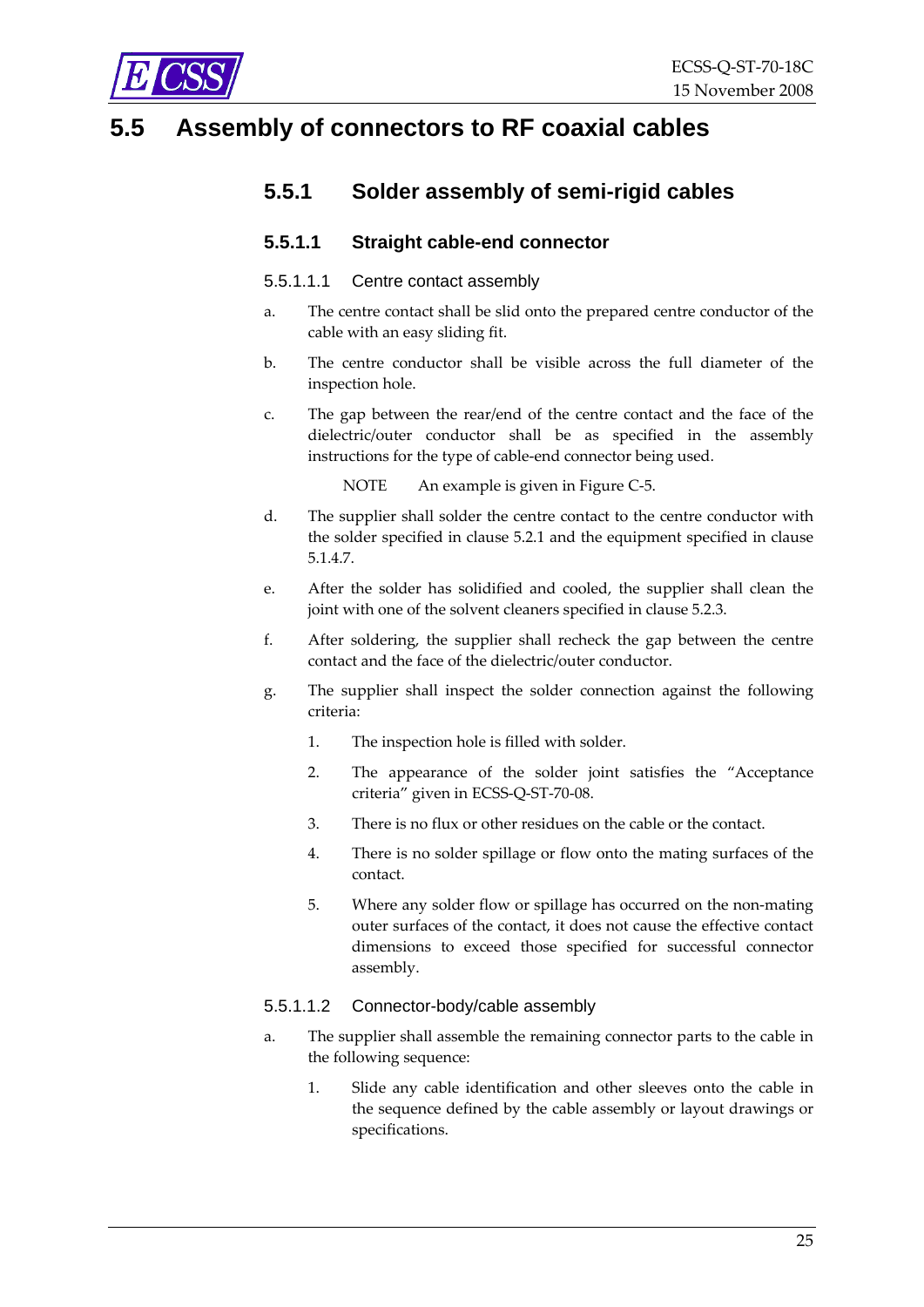

- 2. In the case of a straight cable‐end connector, slide the coupling nut onto the cable with the internal thread facing the end of the cable to which the connector is being assembled.
- 3. Slide the solder pre‐form (if used) onto the cable.
- 4. Assemble the body of the connector to the centre contact and the end of the cable.
- b. The assembly of the body of the connector to the centre contact and the end of the cable should be with an easy sliding fit in both cases (centre contact and pretinned outer conductor fitting).
- c. At this stage, the supplier shall check the dimensional relationships of the connector body to the centre conductor and the correct full insertion of the cable outer conductor into the connector body.
- d. The supplier shall solder the outer conductor of the cable to the body of the connector with the solder specified in clause [5.2.1](#page-15-1) and the equipment specified in clause [5.1.4.7](#page-14-1).
- e. After the solder has solidified and cooled, the supplier shall clean the joint with one of the solvent cleaners specified in clause [5.2.3](#page-16-1).

#### 5.5.1.1.3 Inspection of assembly

- a. After soldering and cleaning, the supplier shall inspect the assembly of the connector to the cable against the following criteria:
	- 1. The dimensional relationship of the centre contact and body of the connector is correct.
	- 2. The appearance of the outer conductor to connector body solder joint satisfies the visual "Acceptance criteria" given in ECSS‐Q‐ST‐ 70‐08.
	- 3. There is no solder flow or other residues on the cable or connector.
	- 4. There is no solder flow or spillage onto the mating surfaces of the connector or onto the shoulder of the connector body where it interfaces with the coupling nut.
	- 5. Any other solder flow or spillage onto the body of the connector does not affect the operation of the coupling nut.
	- 6. There is no solder spillage or other contamination on the coupling nut.

#### <span id="page-25-0"></span>**5.5.1.2 Right angle cable-end connector**

- a. The supplier shall assemble the connector to the cable-end in conformance with the requirements [5.5.1.2](#page-25-0)[b](#page-25-1) to [5.5.1.2](#page-25-0)[r](#page-26-0).
- <span id="page-25-1"></span>b. After preconditioning as defined in clause [5.3.5,](#page-19-2) the supplier shall cut the cable‐end to the dimensions necessary for correct fitting to the connector as shown in [Figure](#page-27-0) 5‐2.
- c. The supplier shall then degold and pretin the cable‐end as defined in clause [5.4.2.](#page-22-2)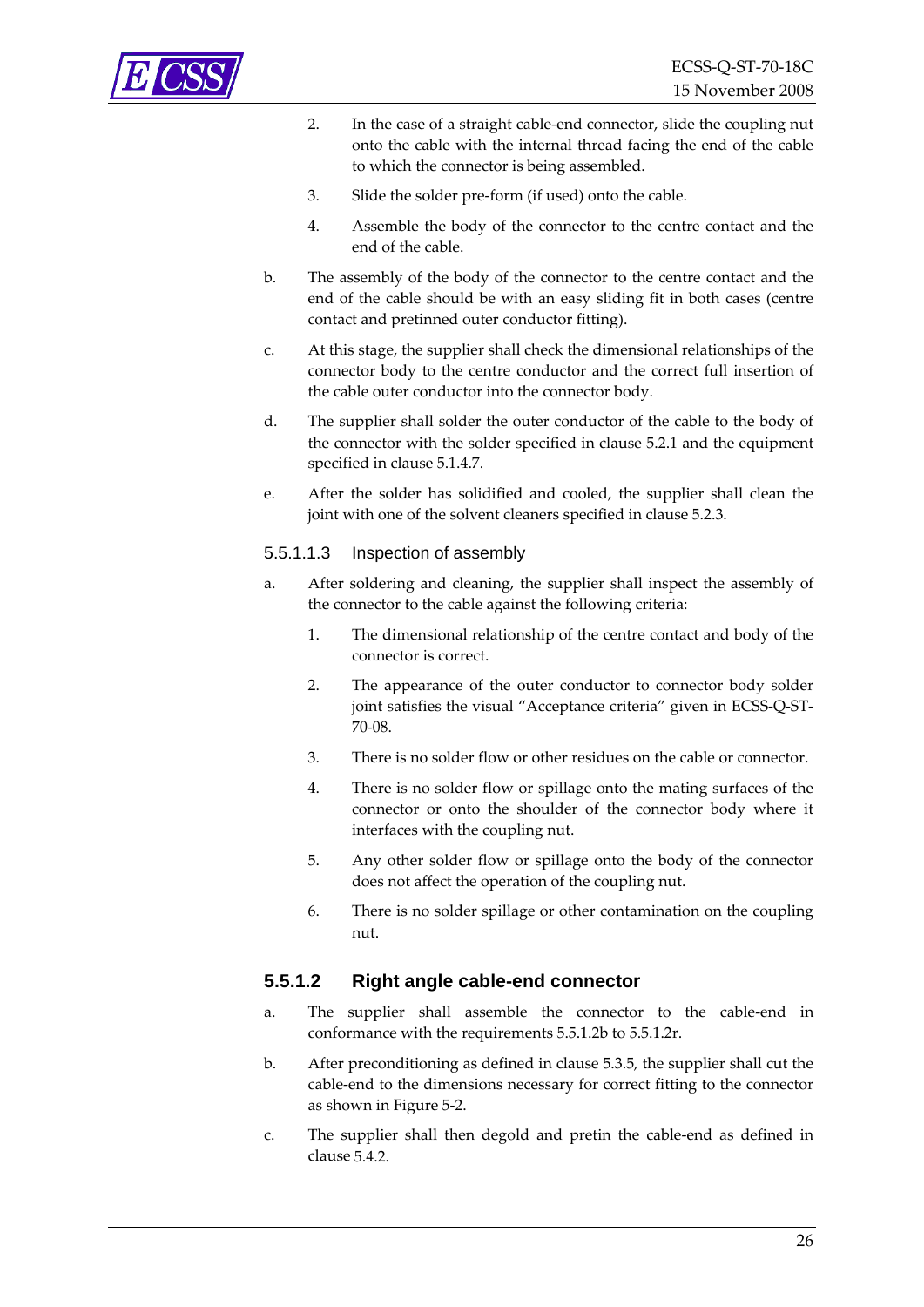

- d. The supplier shall prepare the connector by degolding the bifurcated pin, the seating for the cover and the cover.
- e. The supplier shall insert the cable into the connector and the assembly (cable and connector) and shall ensure that the angular relationship between preformed cable and connector is correct.
- f. The supplier shall inspect the insertion of the cable into the connector via the inspection/assembly hole to ensure that it is in conformance with [Figure](#page-27-0) 5‐2.
- g. The supplier shall make first the solder joint between the inner conductor of the cable and the bifurcated pin of the connector with the aid of a fine soldering iron and the solder defined in clause [5.2.1.](#page-15-1)
- h. After the solder has solidified and cooled, the supplier shall clean the centre‐conductor solder joint and the cavity in the connector body with one of the solvent cleaners specified in clause [5.2.3](#page-16-1).
- i. The supplier shall inspect the solder joint to ensure that full insertion of the inner conductor of the cable into the bifurcated pin of the centre conductor of the connector has taken place.

NOTE See also [Figure](#page-27-0) 5-2.

- j. The supplier shall inspect the solder joint to ensure that the "Final inspection" requirements of ECSS‐Q‐ST‐70‐08 are satisfied.
- k. The supplier shall now solder the outer conductor of the cable to the body of the connector with the aid of the solder specified in clause [5.2.1](#page-15-1) and the equipment specified in clause [5.1.4.7.](#page-14-1)
- l. After the solder has solidified and cooled, the supplier shall clean the joint with one of the solvent cleaners specified in clause [5.2.3](#page-16-1).
- m. The supplier shall inspect the solder joints between the cable and the connector to ensure that the dimensions of the cable‐connector interface still conform to [Figure](#page-27-0) 5‐2
- n. The supplier shall inspect the solder joints between the cable and the connector to ensure that the solder joints conform to the "Final inspection" requirements of ECSS‐Q‐ST‐70‐08.
- o. The supplier shall now assemble the cover to the inspection/assembly hole and the solder joint formed with a soldering iron using the solder specified in clause [5.2.1.](#page-15-1)
- p. The supplier shall not add extra solder during this operation.
	- NOTE 1 The joint relies on reflowing of the solder applied during the degolding/pretinning operation only.
	- NOTE 2 This is to prevent the flow of excess solder into the cavity in the connector body.
- q. After the solder has solidified and cooled, the supplier shall clean the joint with one of the solvent cleaners specified in clause [5.2.3](#page-16-1).
- <span id="page-26-0"></span>r. The supplier shall inspect the cover solder joint with respect to the following criteria: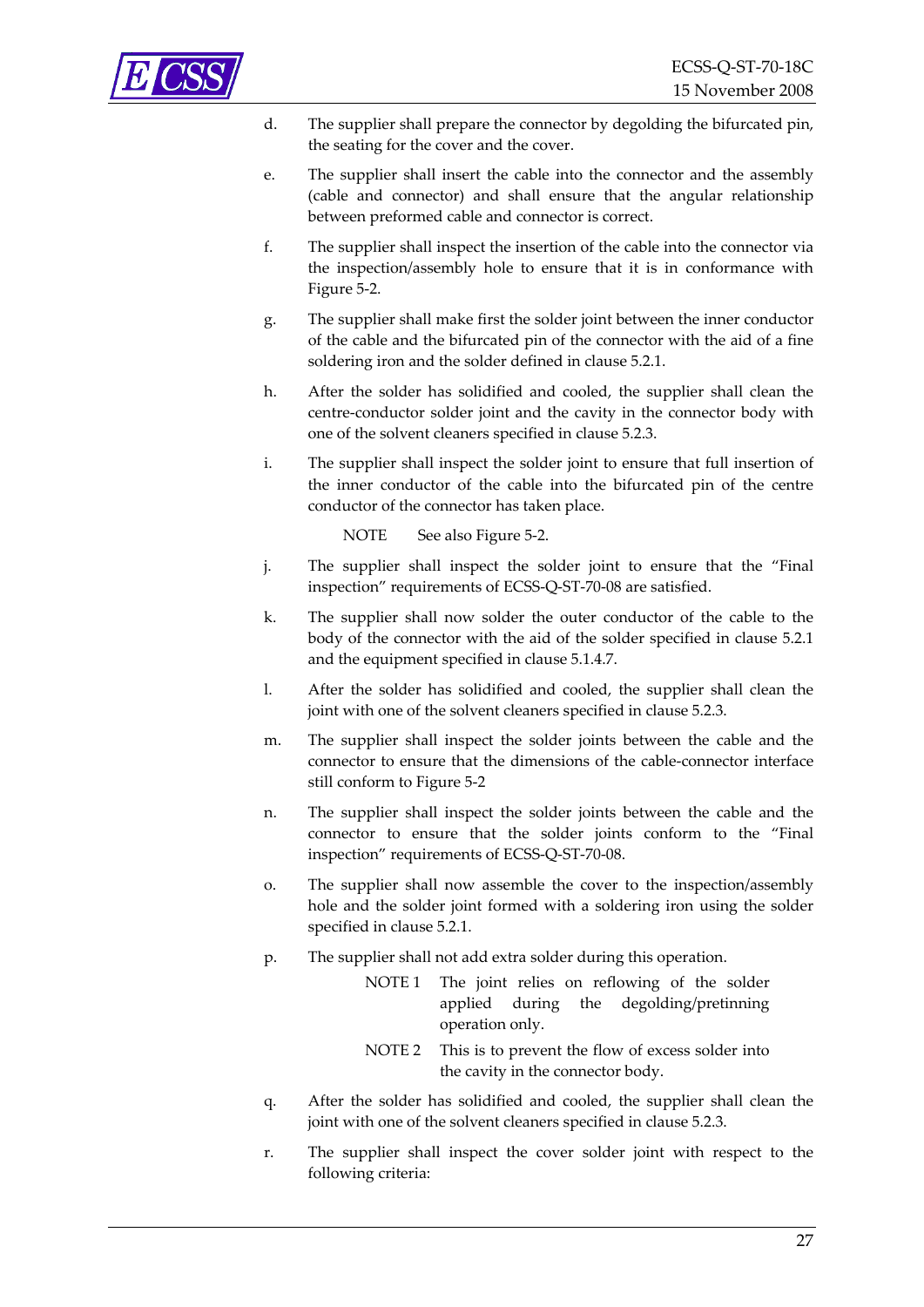

- 1. The solder joint extends around the complete periphery of the cover.
- 2. The cover is fully inserted into the shoulder of the hole

NOTE See [Figure](#page-27-0) 5-2.

3. The solder joint conforms to the "Final inspection" requirements of ECSS‐Q‐ST‐70‐08.



#### Note 4

<span id="page-27-0"></span>Captive-type coupling nut (see Figure B-3). Taking care to avoid stress during cable mounting.



Detail of cable inner conductor inserted into bifurcated end of inner contact of connector

#### **Figure 5‐2: Right angle cable‐end connector assembly**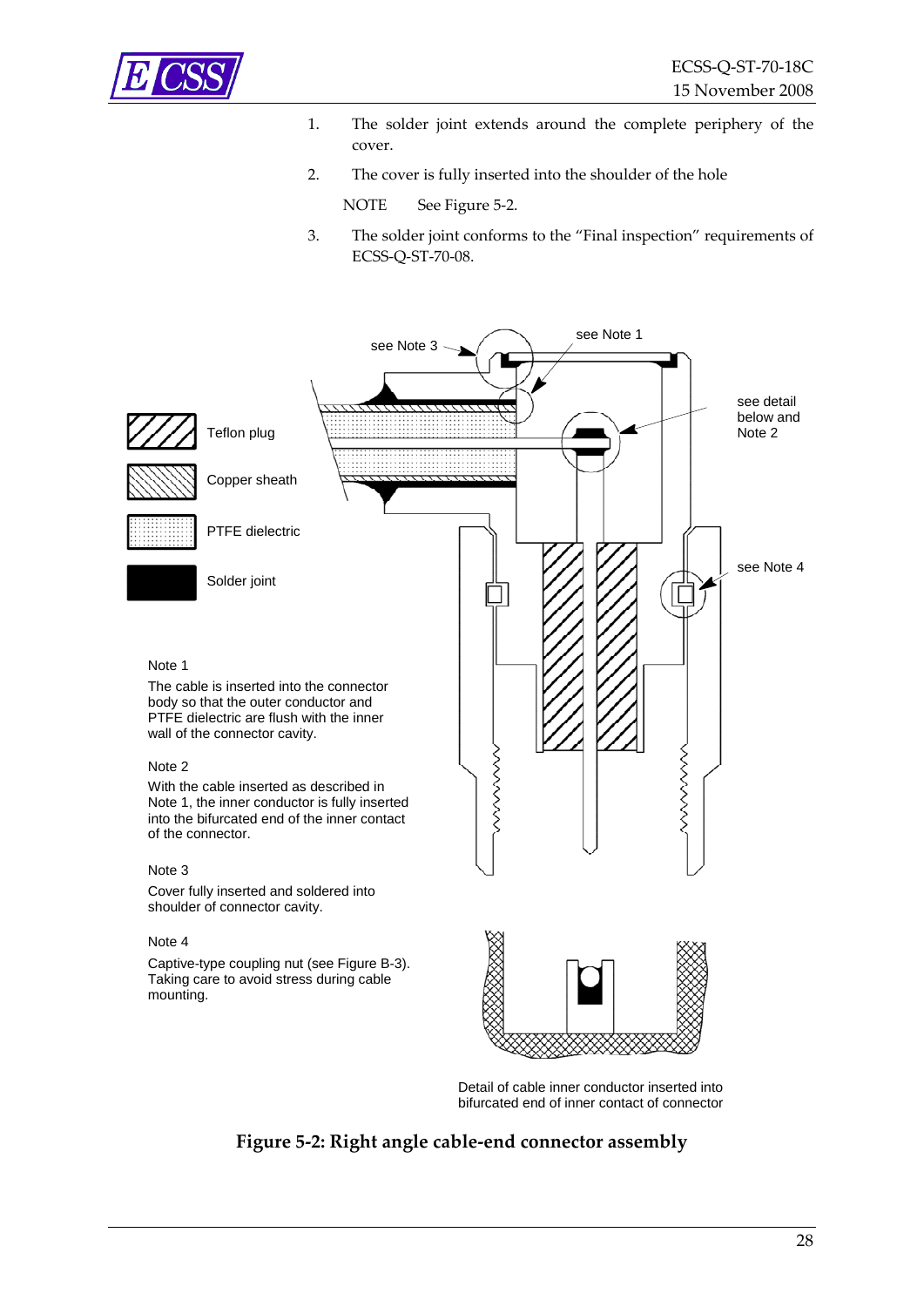<span id="page-28-0"></span>

#### **5.5.2 Crimp assembly of semi-rigid cables and other assembly techniques**

- a. The supplier shall assemble the connectors and cables in conformance with formally documented and qualified procedures.
- b. The supplier shall submit these procedures for customer acceptance.
	- NOTE This acceptance can involve a customer audit of the facilities and procedures used for assembling the cables and connectors.
- c. As final stage of assembly, the supplier shall perform an inspection covering dimensional conformance, cleanliness, lack of damage and quality of the assembly techniques used.

### **5.5.3 Completed assemblies**

- a. When the assembly of the cable and connectors is complete, the supplier shall inspect it to ensure that it is dimensionally correct and clean.
	- NOTE 1 "Dimensionally correct" means in accordance with the layout drawing or jig.
	- NOTE 2 "Clean" means for example free from contaminants, particles and burrs.
- b. The completed and inspected cable assembly shall have protective caps fitted over the connectors.
- c. Where for thermal or other reasons the cable assembly is painted, the paint shall be applied to the outer conductor of the cable only and shall stop at least 5 mm before the joint to the connector (e.g. solder fillet and crimp ferrule).

NOTE Connectors are not painted.

- d. The paint used shall conform to the "Acceptance limits" requirements of ECSS‐Q‐ST‐70‐02.
- e. The supplier shall store the cable in a suitable container inside a sealed bag with an inert atmosphere.
- f. The storage packaging shall be adequate to protect the cable against deformation, damage and contamination.
- g. The supplier shall provide a suitable shipping container to give the necessary additional protection to the storage packaging for delivery purposes.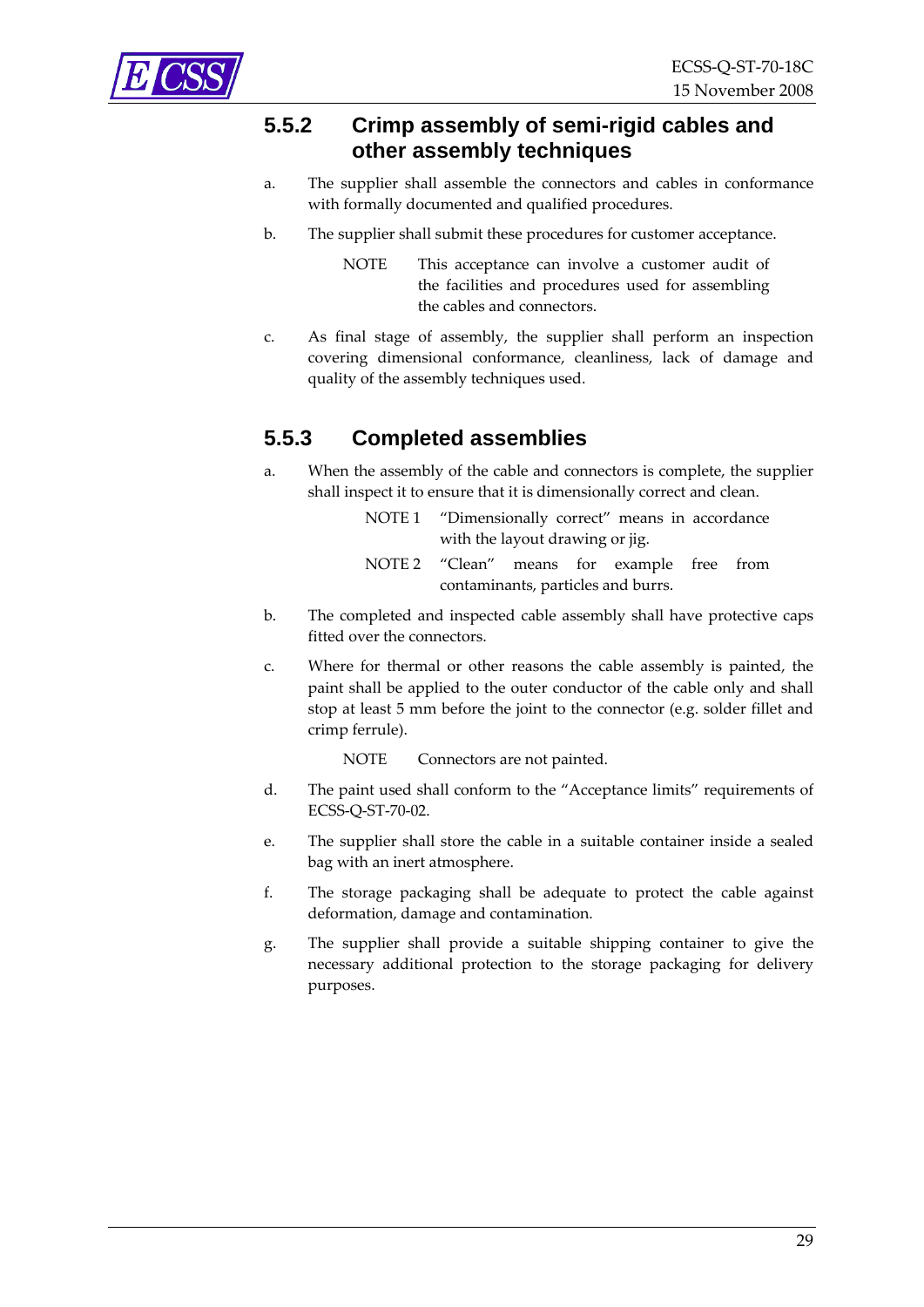<span id="page-29-0"></span>

## <span id="page-29-5"></span><span id="page-29-3"></span><span id="page-29-2"></span>**5.6 Mounting of cables**

#### **5.6.1 Semi-rigid cables with straight solder-type connectors**

- a. The supplier shall remove the assembled cable from its storage packaging only when it is needed for immediate mounting.
- b. After removal from the storage packaging, the supplier shall inspect the cable assembly before mounting.
- c. The supplier shall ensure that the mating surfaces and screw threads are clean and free from damage.
- d. The supplier shall retract the connector coupling nuts along the cable until they are at least 1 cm clear of the connector body.
- e. The connector inner contacts shall be inserted into the receptacles in the mating halves and slid home so that the mating faces of the bodies of the mating connectors are in contact.
- f. During this operation, the supplier shall apply no lateral force to correct misalignment of the cable‐end connectors and the mating connectors.
- <span id="page-29-1"></span>g. Longitudinal force shall only be applied in the case where the connectors mating with the cable are facing each other
- h. In the case specified in [5.6.1g](#page-29-1), the following shall apply:
	- 1. limit the force to that required to compress the cable temporarily by the length of one connector inner contact mating face.
	- 2. ensure that the cable has generous stress relief bends
		- NOTE This allows the temporary compression to be, in fact, a minor bending.
- i. At the completion of the connector mating operation, the cable shall be lying without external force, both cable‐end connectors having the inner contacts fully inserted and the cable lying in contact with all support points.
- j. The supplier shall now loosely screw the two connector coupling nuts onto the mating connector bodies and tighten to the specified torque, but in the range 0,8 Nm to 1,1 Nm.
- k. During the nut mating and torquing operations, the supplier shall ensure that no rotation of the cable‐end connector body or of the cable takes place.
- <span id="page-29-4"></span>l. The supplier shall now secure the cable to its support points (where applicable).
- m. The supplier shall reject any cable that cannot be installed in conformance with the procedure described in the requirements [5.6.1](#page-29-2)[a](#page-29-3) to [5.6.1](#page-29-2)[l](#page-29-4) and shall provide a new cable to the correct dimensions.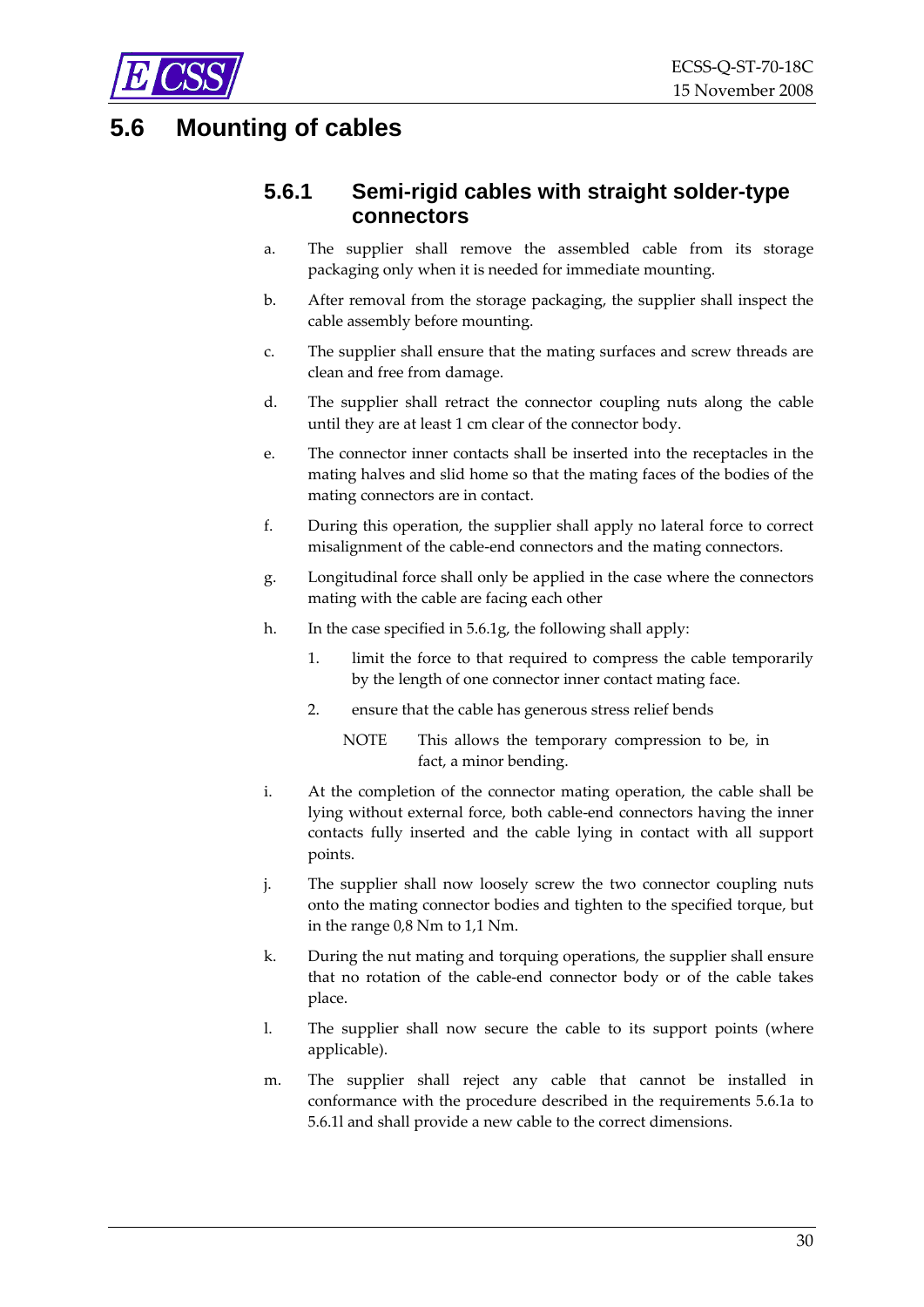<span id="page-30-0"></span>

#### **5.6.2 Semi-rigid cables with right-angle connectors**

- a. The supplier shall unpack and inspect the cable as defined in requirements [5.6.1a](#page-29-3) to [5.6.1c](#page-29-5)..
- b. The supplier shall align the cable‐end connectors with their mating connectors simultaneously and the centre contacts with their mating receptacles.
- c. During this operation, the supplier shall apply no lateral force to correct misalignment of the cable‐end connectors and the mating connectors.
- d. The supplier shall screw the connector coupling nuts onto the mating connector bodies until finger-tight and shall then unscrew it 1/4 turn.
	- NOTE In this condition the cable is resting in contact with its support points (where applicable), but is free to move within the constraint given by the 1/4 turn loosening of the connectors.
- e. The supplier shall now finger‐tighten and torque the connectors to the specified figure for the particular connector, but in the range 0,8 Nm to 1,1 Nm).
- f. During the nut mating and torquing operations, the supplier shall ensure that no rotation of the cable‐end connector body or of the cable takes place.

#### <span id="page-30-1"></span>**5.6.3 Other cable mounting technologies**

- a. The mounting requirements for other technologies should be defined by the suppliers of the connectors, cables or assemblies.
- b. The supplier shall use everywhere stress‐free mounting of assembled cables to the interfacing connectors .
- c. For each technology, the supplier shall respect the bend‐radius constraints for the particular type of cable.
- d. The supplier shall respect the cable‐support requirements for the particular type of cable.
- e. Particularly in the case of flexible cables having an expanded type of dielectric, the cable clamps should be of a carefully designed rigid type that enables any forces resulting from vibration to be distributed over a significant length of the cable.
	- NOTE 2 This is done to avoid local dielectric crushing and, hence, degradation of electrical performance.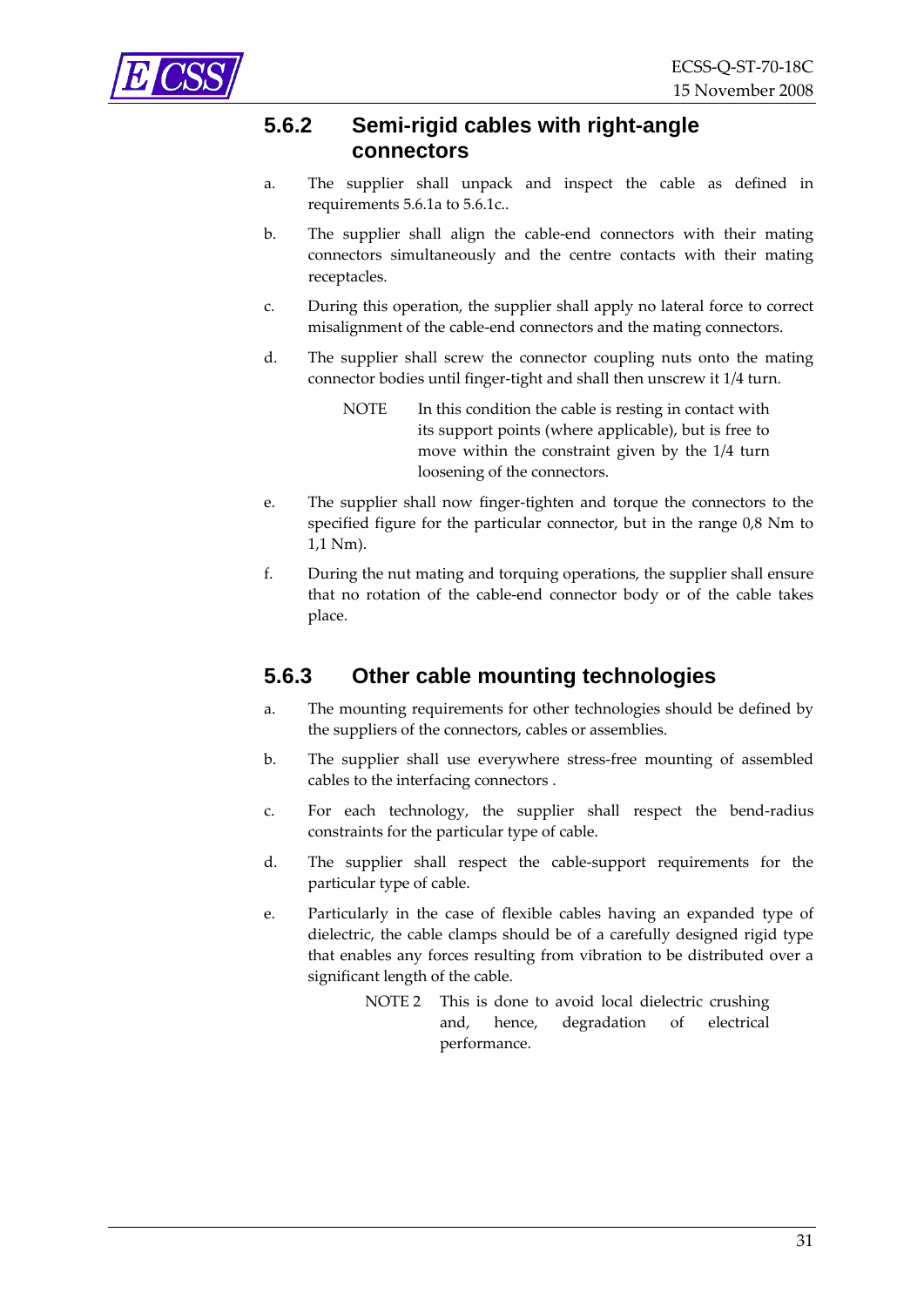<span id="page-31-0"></span>

### <span id="page-31-2"></span>**5.7 Process verification**

#### **5.7.1 General**

- a. The supplier shall conduct verification tests to establish confidence in the reliability of solder‐joint configurations and processing methods not shown in this Standard.
- b. The configuration shall be considered verified if no cracked solder joints or part damage is found after 200 thermal cycles in accordance with the test conditions given in clause [5.7.2](#page-31-3) and vibration given in clause [5.7.3](#page-31-4) and when the configuration is examined under 15× minimum magnification.
- c. The supplier shall ascertain the absence of cracks within the interconnection by metallography, microsections being made in the longitudinal mid‐plane of the assembly.

### <span id="page-31-3"></span>**5.7.2 Temperature cycling**

- a. The supplier shall perform the temperature cycling in conformance with the requirements given in clause 13.3 of ECSS‐Q‐ST‐70‐08.
	- NOTE These conditions can be modified by the customer to conform with the particular environmental qualification conditions for the assembly being verified.

### <span id="page-31-4"></span>**5.7.3 Vibration**

- a. After completion of the temperature cycling, the supplier shall subject the test specimen to vibration.
- b. The supplier shall derive the test levels, frequencies and durations from the system requirements.
- c. The severity of the vibration tests shall not be inferior to that shown in the following tables of ECSS‐Q‐ST‐70‐08:
	- 1. Sine survey
	- 2. Minimum severity for sine vibration testing
	- 3. Minimum severity for random vibration testing for all applications except launchers
	- 4. Minimum severity for random vibration testing for launchers.

### <span id="page-31-1"></span>**5.8 Quality assurance**

#### **5.8.1 Data**

a. The supplier shall retain the quality records for at least ten years, or in accordance with project business agreement requirements.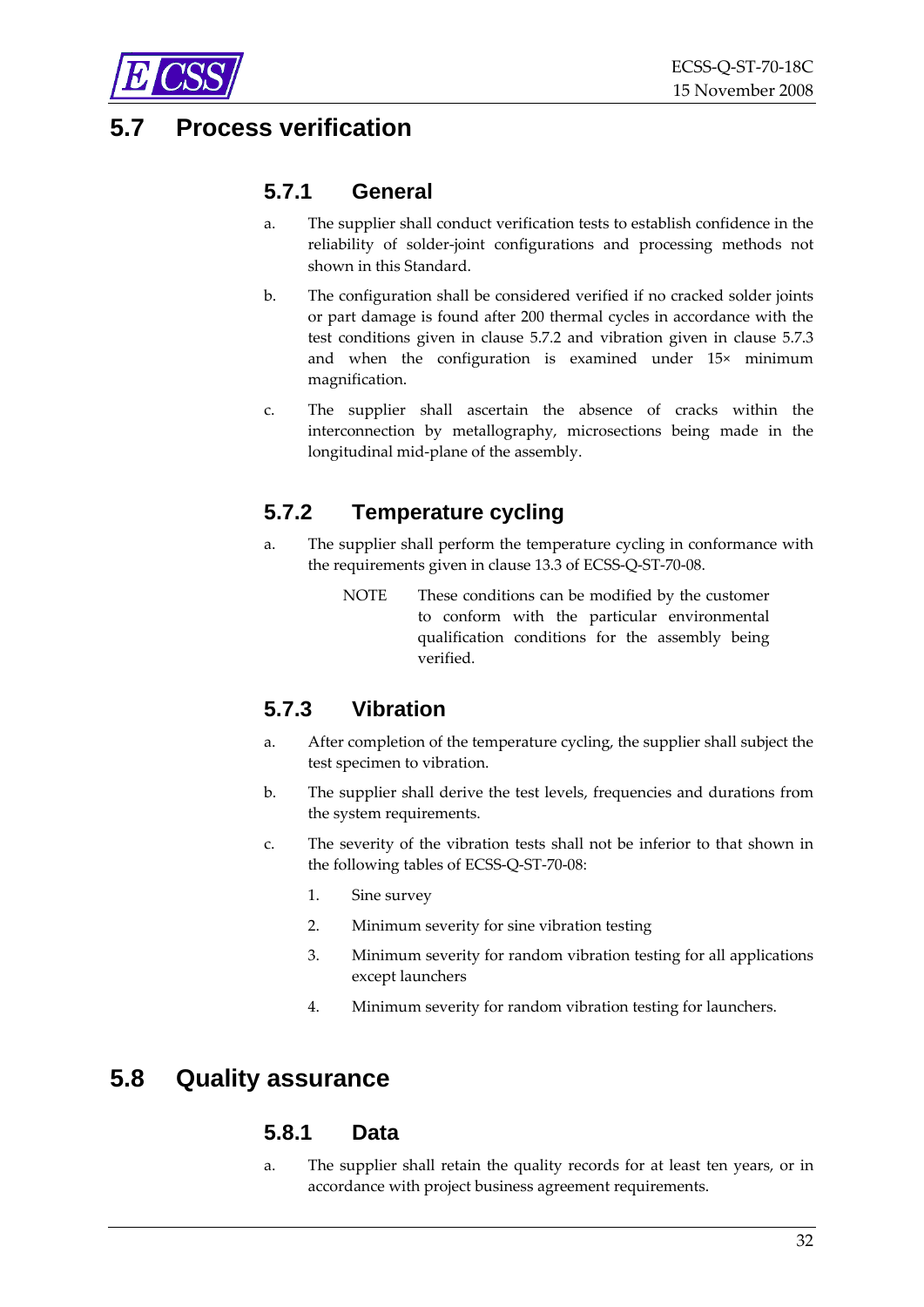<span id="page-32-2"></span><span id="page-32-0"></span>

NOTE Example of quality records are logbooks.

b. The content of the quality records shall be in conformance with the DRD in [Annex](#page-34-1) A.

#### **5.8.2 Nonconformance**

- a. The supplier shall disposition any nonconformance observed in respect of the soldering process in conformance with quality assurance requirements in ECSS‐Q‐ST‐10‐09.
- b. If a repair procedure is agreed, the supplier shall perform it in conformance with ECSS‐Q‐ST‐70‐28.

#### **5.8.3 Calibration**

- a. The supplier shall calibrate any measuring equipment to traceable reference standards.
- b. The supplier shall record any suspected or actual equipment failure as a project nonconformance report according to ECSS‐Q‐ST‐20.
	- NOTE This is to ensure that previous results can be examined to ascertain whether or not re‐inspection or retesting is required.
- c. The supplier shall notify the final customer of the nonconformance details.

#### **5.8.4 Traceability**

a. The supplier shall maintain traceability throughout the process from incoming inspection to final test, including details of test equipment and personnel employed in performing the task.

#### **5.8.5 Workmanship standards**

- <span id="page-32-1"></span>a. The supplier shall prepare visual standards consisting of work samples or visual aids that illustrate the quality characteristics of all soldered connections involved.
- b. The supplier shall make the visual standards specified in [5.8.5a,](#page-32-1) available to each operator and inspector.
- <span id="page-32-3"></span>c. The supplier shall include the illustrations presented in [Annex](#page-35-1) B of this Standard, supplemented as necessary, as examples.

#### **5.8.6 Inspection**

a. During all stages of the process, the inspection points shall be observed.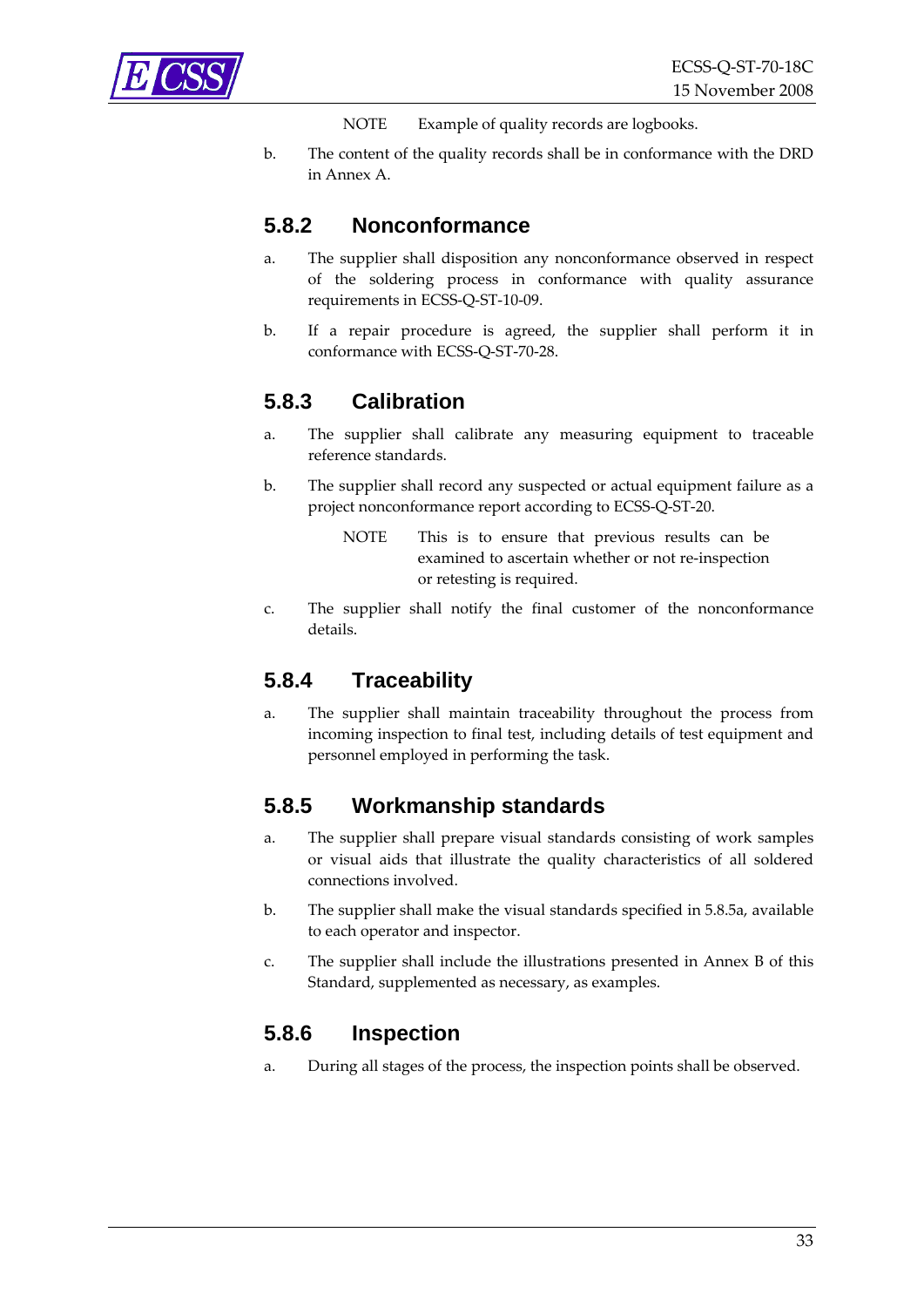<span id="page-33-0"></span>

#### **5.8.7 Operator and inspector training and certification**

- a. The supplier shall employ trained and competent personnel for all soldering and crimping operations and inspections.
- b. The supplier shall develop, maintain and implement a training programme to provide for excellence of workmanship and personnel skills and a thorough knowledge of the requirements detailed in this Standard.
- c. The supplier shall obtain certificates for trained personnel performing soldering and crimping operations and inspections.
- d. This certification shall be based upon objective evidence of quality, resulting from test and inspection of completed joints.
- e. The supplier shall apply retraining or reassessment of personnel in cases of repetitive unacceptable quality levels and changes in soldering or assembly techniques, parameters or required skills.
- f. The supplier shall maintain records of the training and certification status of operators and inspection personnel.
- g. All training shall be performed at a school authorized by the final customer.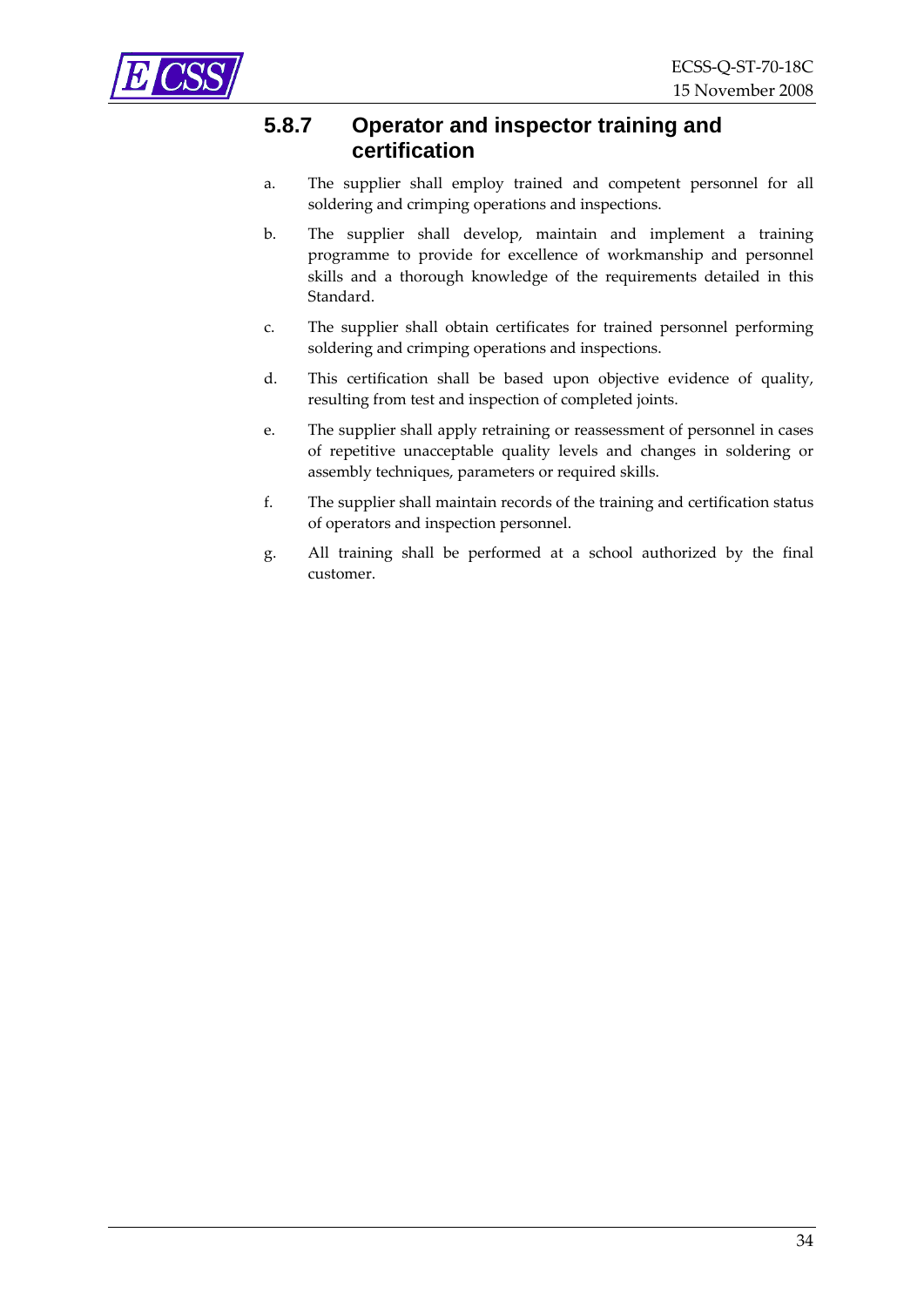<span id="page-34-0"></span>

## **Annex A (normative) Logbook – DRD**

## <span id="page-34-1"></span>**A.1 DRD identification**

#### **A.1.1 Requirement identification and source document**

This DRD is called from ECSS‐Q‐ST‐70‐18, requirement [5.8.1b.](#page-32-2)

#### **A.1.2 Purpose and objective**

The purpose of the logbook is to summarize the quality records.

### **A.2 Expected response**

#### **A.2.1 Scope and content**

- a. The logbook shall contain a copy of the final inspection documentation.
- b. The logbook shall refer to the non‐conformance report and corrective actions.
- c. The logbook shall contain a copy of the inspection and test results with reference to the procedure, drawings, personnel, tools, solders, fluxes and solvents utilized.
- d. The logbook shall contain measurements of the external length of the centre conductor.
- e. The logbook shall contain records of the training and certification status of operators and inspection personnel.
- f. The logbook shall contain the finding and related corrective action raised during the audit.

#### **A.2.2 Special remarks**

None.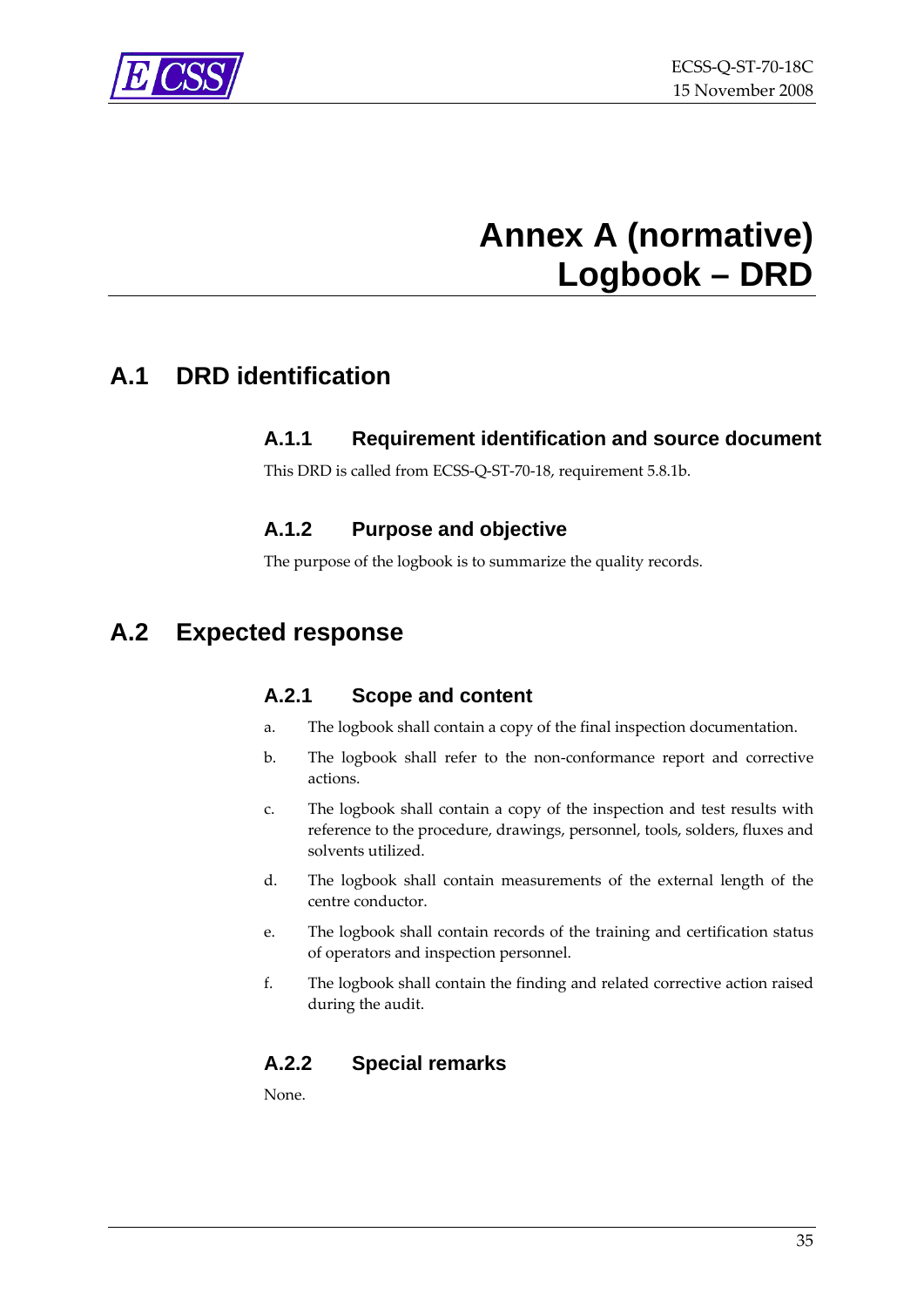<span id="page-35-0"></span>

## **Annex B (normative) Workmanship standards**

### <span id="page-35-1"></span>**B.1 Overview**

Requirement [5.8.5c](#page-32-3) requires the inclusion of the illustrations presented in [B.2](#page-35-2) in the visual standards prepared by the supplier.

## <span id="page-35-2"></span>**B.2 Illustrations**



**Figure B‐1: Photograph showing non‐captive nut and preferred solder fillet**



**Figure B‐2: Microsection through preferred solder fillet, revealing full penetration of solder path**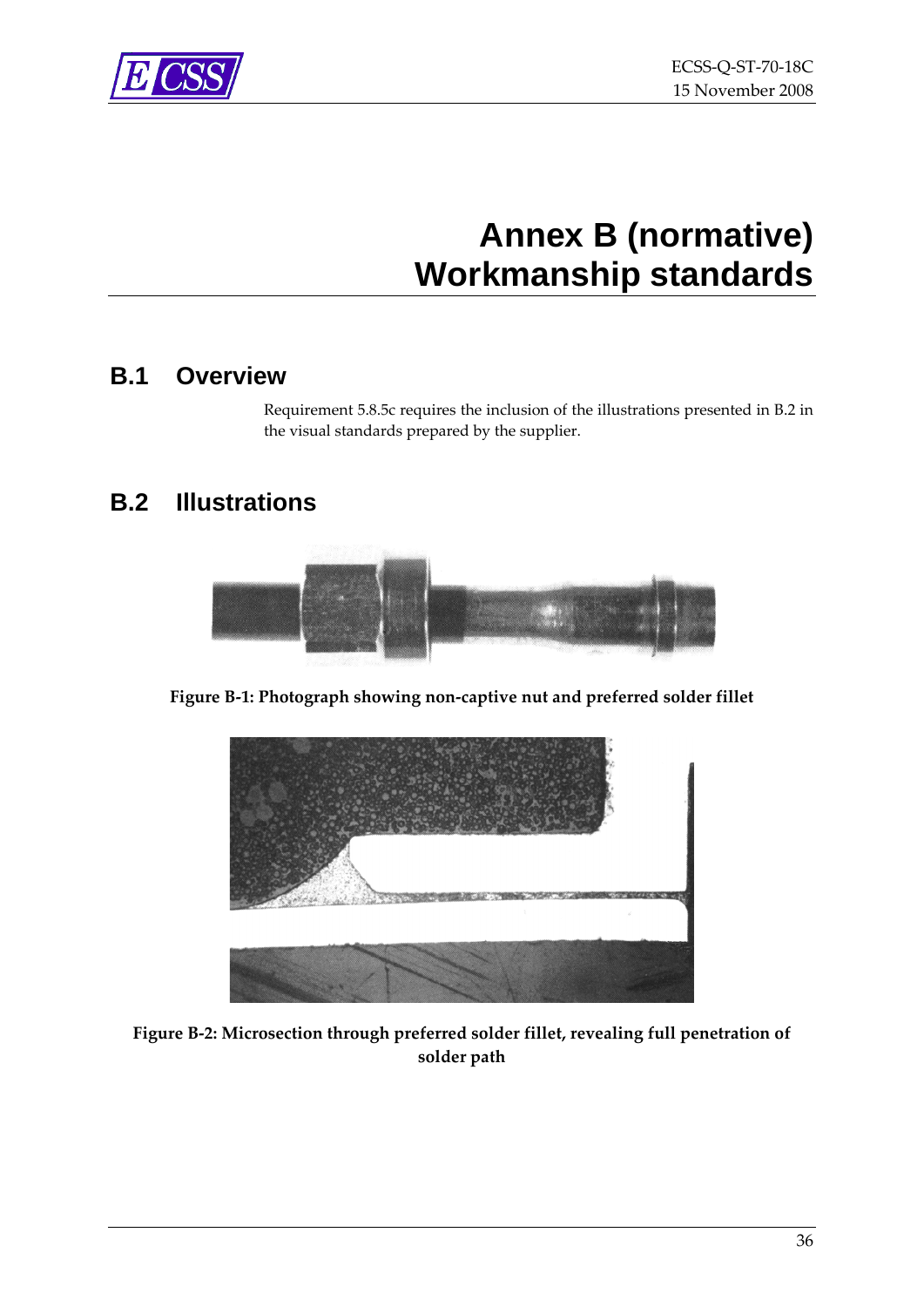<span id="page-36-0"></span>

**Figure B‐3: Unacceptable solder fillet dimensions**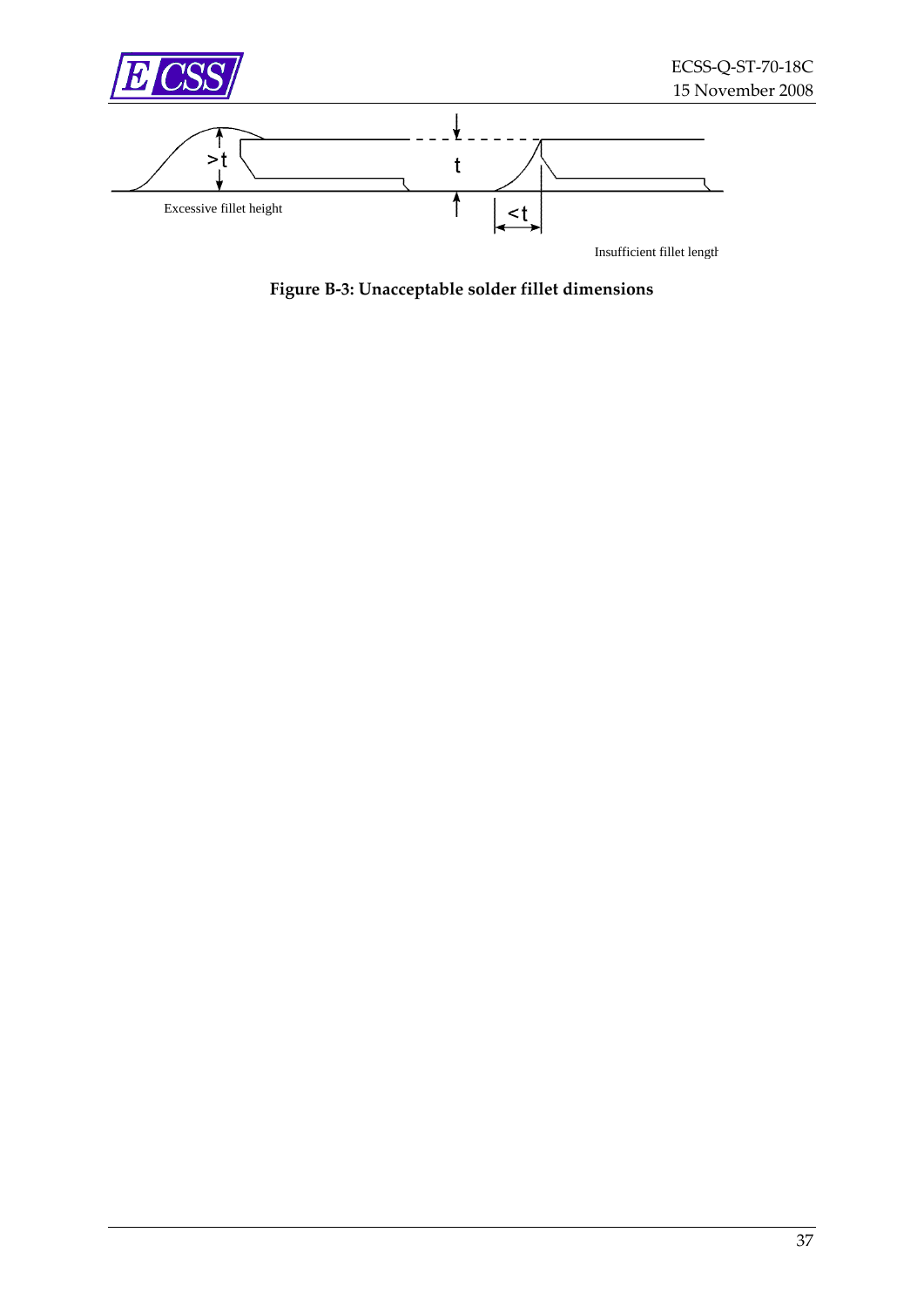<span id="page-37-0"></span>

## **Annex C (informative) Graphical information**

## **C.1 Overview**

A graphical representation of the typical dimensional inspection requirements can be found in [Figure](#page-22-1) 5‐1.

A view of the Right angle cable‐end connector assembly is shown in [Figure](#page-27-0) 5‐2.

Clauses [C.2](#page-37-2) to [C.6](#page-40-3) show additional useful graphical information.

## <span id="page-37-2"></span>**C.2 Typical cable cut-off fixture**



<span id="page-37-1"></span>**Figure C‐1: Typical cable cut‐off fixture**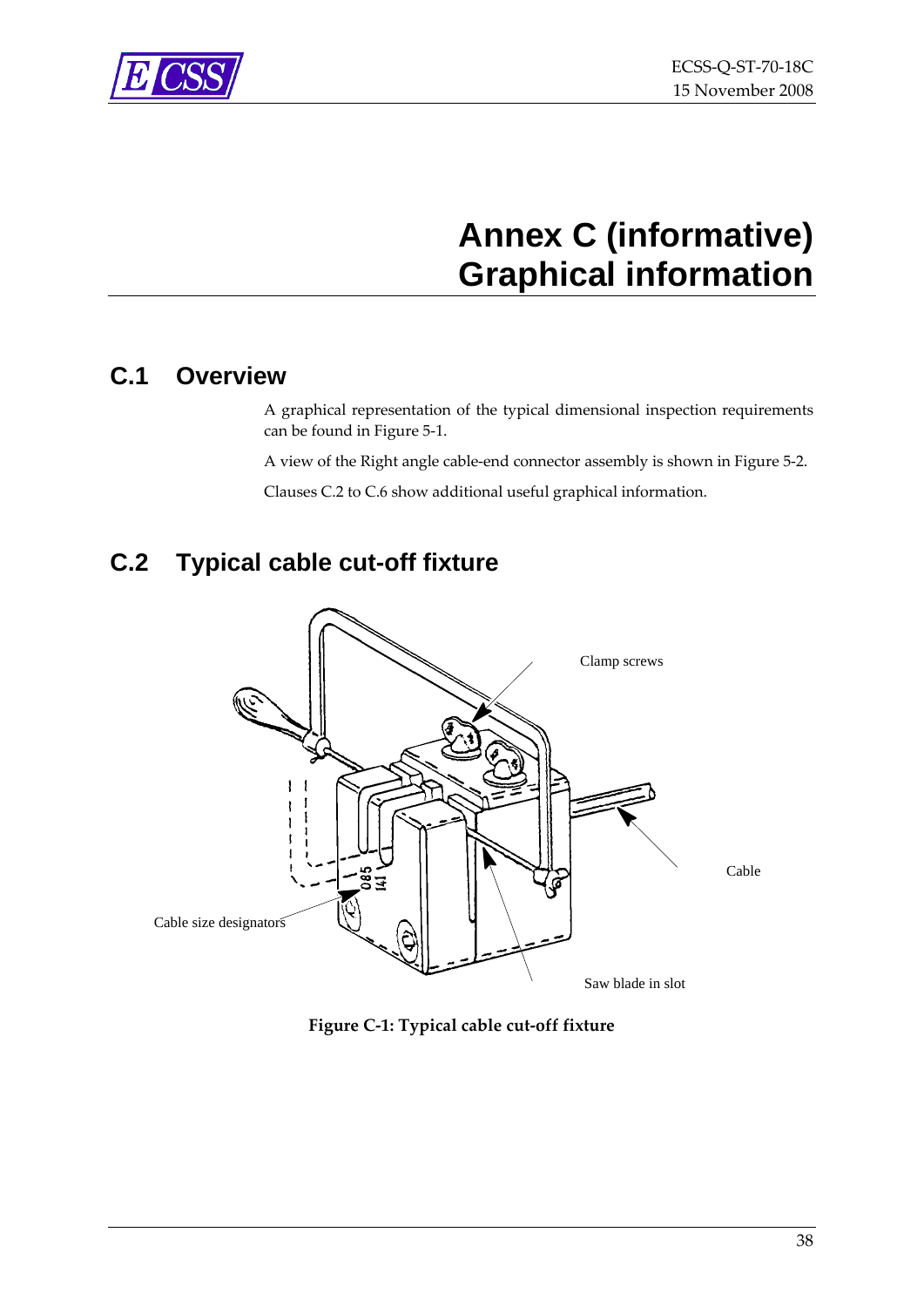<span id="page-38-0"></span>

## **C.3 Typical cable-forming tool**



<span id="page-38-1"></span>**Figure C‐2: Typical cable‐forming tool**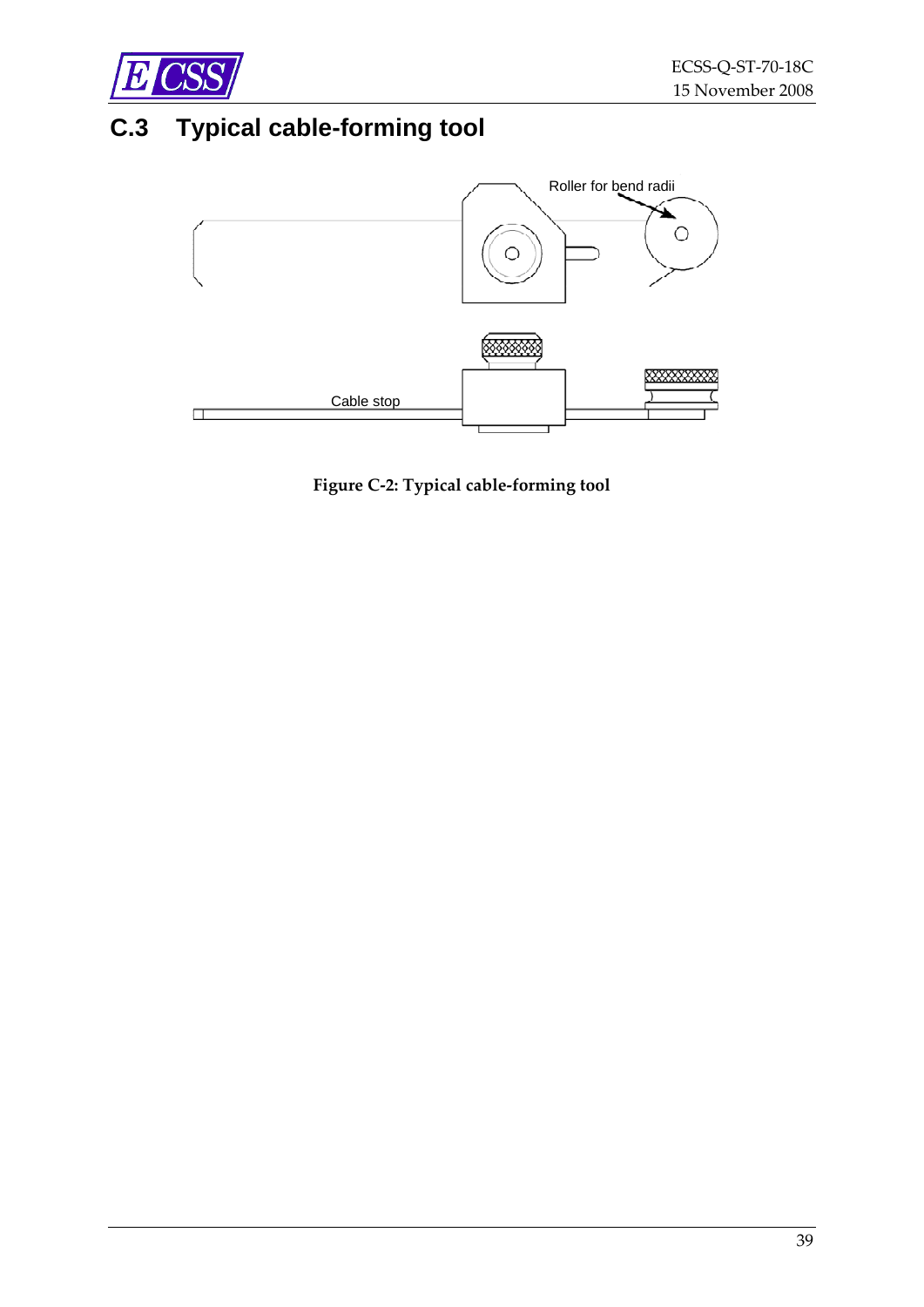<span id="page-39-0"></span>

## **C.4 Approved and non-approved straight solder-type cable-end connectors**



#### **a. Approved connector with non-captive coupling nut**



**b. Non-approved connector with captive coupling nut**

<span id="page-39-1"></span>**Figure C‐3: Approved and non‐approved straight solder‐type cable‐end connectors**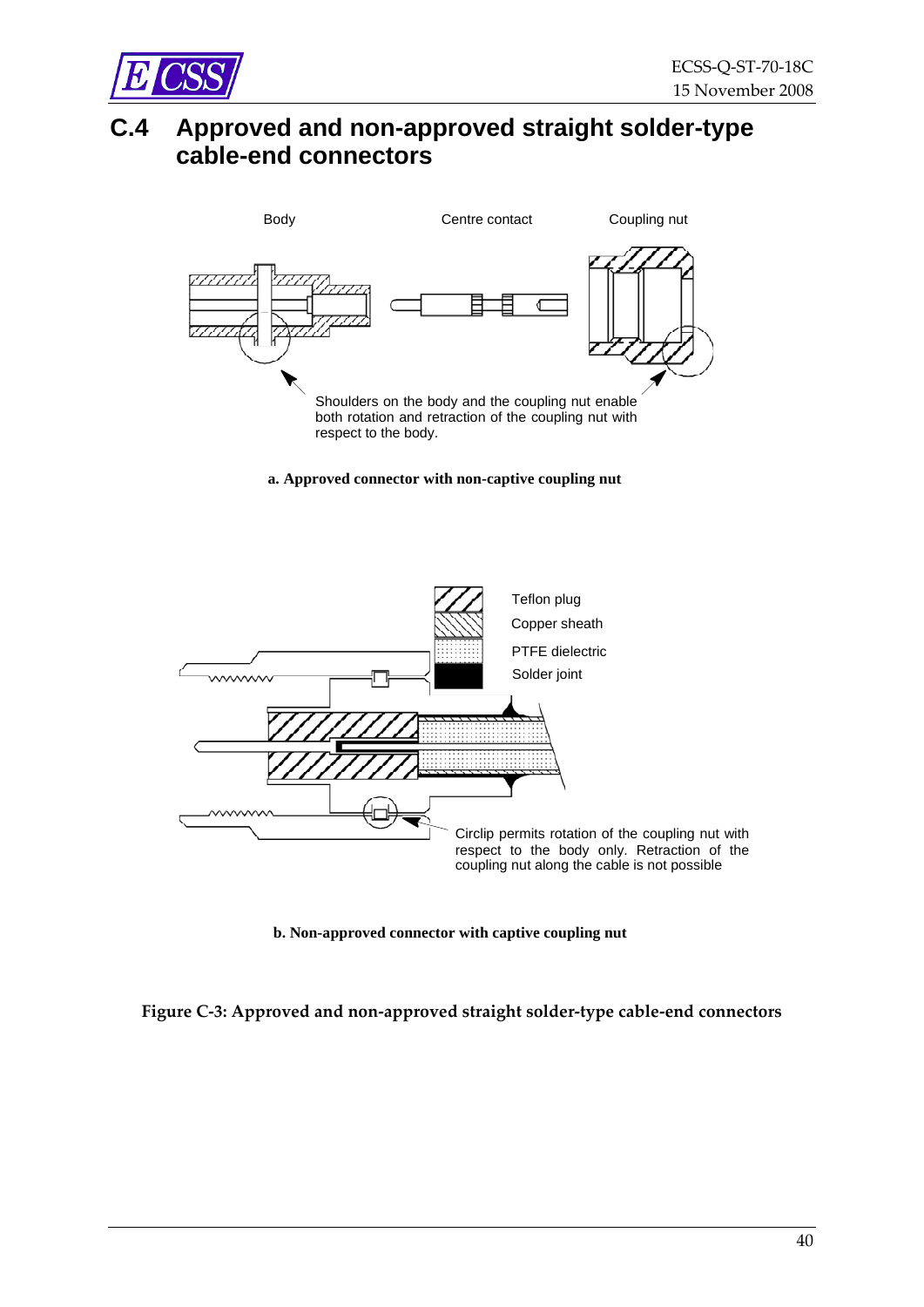<span id="page-40-0"></span>

## **C.5 Method of producing solder performs**



**Figure C‐4: Method of producing solder preforms**

## <span id="page-40-3"></span><span id="page-40-1"></span>**C.6 Centre contact assembly**

<span id="page-40-2"></span>

**Figure C‐5: Centre contact assembly**